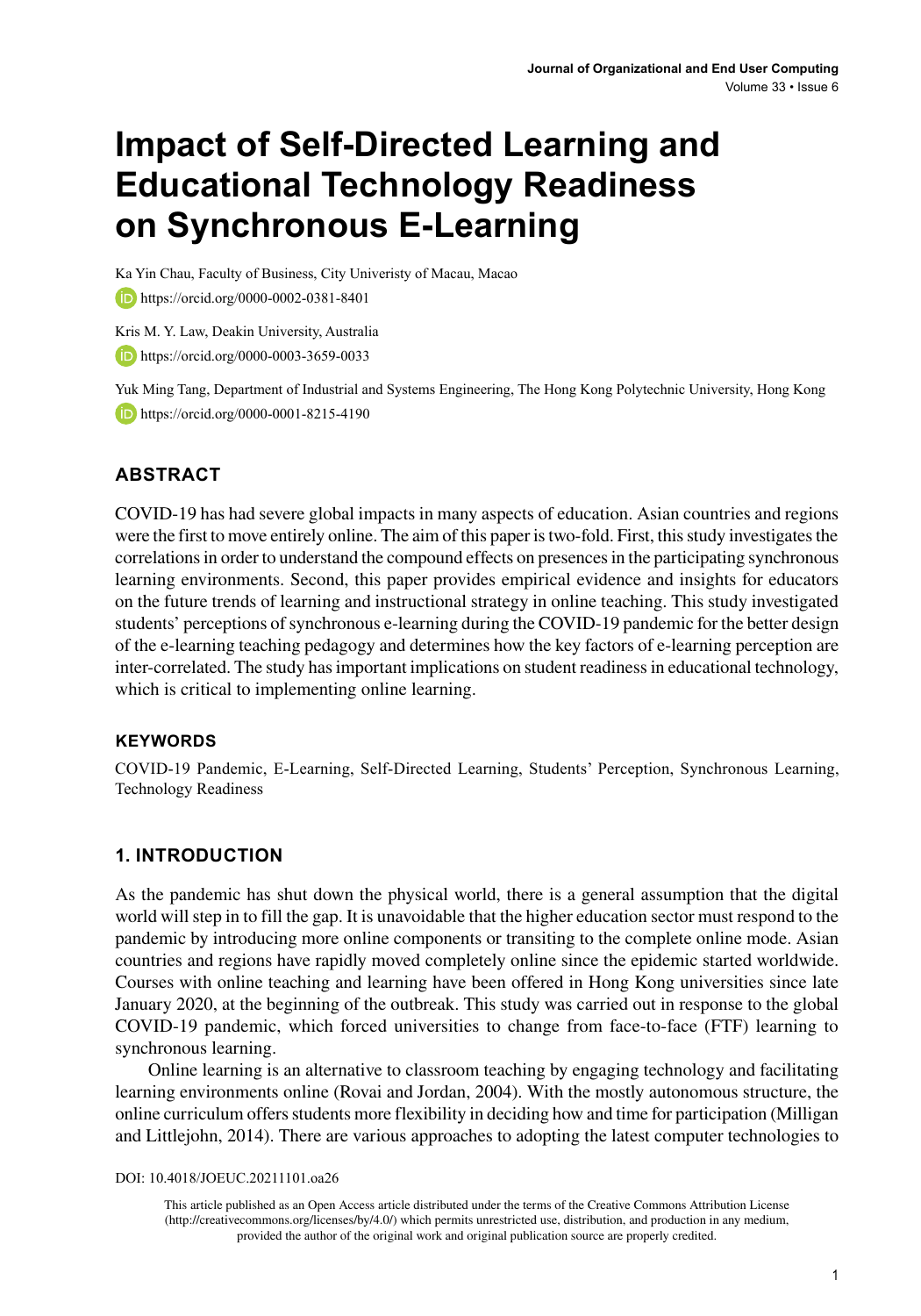support students' online learning, including MOOC, problem-based learning (Mo & Tang, 2107), blended learning, flipped classroom, and mobile learning (Tang  $&\text{Yu}, 2018$ ). However, many students are overwhelmed by these new learning technologies and the one thing in common that they support mainly asynchronous learning. Despite synchronous and asynchronous learning being used by educators for many years (Francescucci & Rohani, 2019), the adoption of synchronous learning increased dramatically during the pandemic, as it was the only way to continue delivering classes during the COVID-19 outbreak.

Synchronous learning refers to online or distance education in real-time and students participate in scheduled classes as they did in normal FTF learning. Unlike normal learning, synchronous learning requires students to log in and participate online (Mehri & Uplane, 2015; Hrastinski, 2008). In contrast, asynchronous learning adopts computers or mobile devices to facilitate the sharing of online learning resources and information and promote peer-to-peer communications and interactions. Asynchronous online learning eliminates spatial constraints to enable students to learn anytime and anywhere. For instance, Holenko et al. (2020) adopted synchronous mobile computer-supported technology for supporting collaborative student learning. Martin & Parker (2014) used virtual classrooms to allow communication between students and educators synchronously, with the classroom providing several key functions, including audio, video, chatbox, whiteboard, information sharing, etc.

Despite both synchronous and asynchronous learning approaches being implemented for students' online learning, synchronous learning has been more widely adopted in Asian countries and regions during the COVID-19 pandemic. The approaches require student self-participation and study to facilitate learning, unlike regular education. Although there are various computer technologies to support synchronous learning, the effects of computer-assisted technology on students' perception of participating in online synchronous learning, especially during the COVID-19 pandemic, still need to be investigated.

This paper explores the correlations between learning attributes in student motivation, selfdirected learning, and readiness in using technologies to assist in online learning and their combined effects on the perceived synchronous learning environment. Furthermore, considering the pandemic situation due to the coronavirus outbreak since early 2020, this study aims to give empirical evidence and insights for educators for future trends in learning and instructional strategies in online teaching. This study has two major impacts: (1) the study is significant to the education sector in the design and development of new teaching pedagogies for students to participate in online learning; (2) the study is significant to the supporting industries in the design and development of teaching and learning materials such as STEM tools, books, etc., as well as the equipment and software for supporting online learning. Lastly, some of the latest technologies that can be used to support further teaching and training activities are investigated in the discussion section.

### **2. LITERATURE REVIEW**

#### **2.1. Online Learning Technologies**

Nowadays, due to the era of digital technologies and the popularity of mobile devices, the need for online learning is exponentially increasing. On the other hand, the Massive Open Online Course (MOOC) (You, 2019) and eLearning have become hugely popular due to their higher flexibility, convenience, and focus on the need of individual learners compared with traditional face-to-face courses (Bolsen, 2016). Resources for Online Learning include electronic materials, videos, recorded lectures, quizzes, discussion forums, live teaching, etc. (Jelfs, 2013).

Many different technologies and tools exist for supporting online teaching and learning, such as virtual reality (VR), artificial intelligence (AI), Internet of Things (IoT), learning management system (LMS), cloud computing, etc. (Qurat-ul-Ain, 2019). Learning technologies, online learning platforms enable the effective transition of learning activities to support asynchronous and cooperative learning.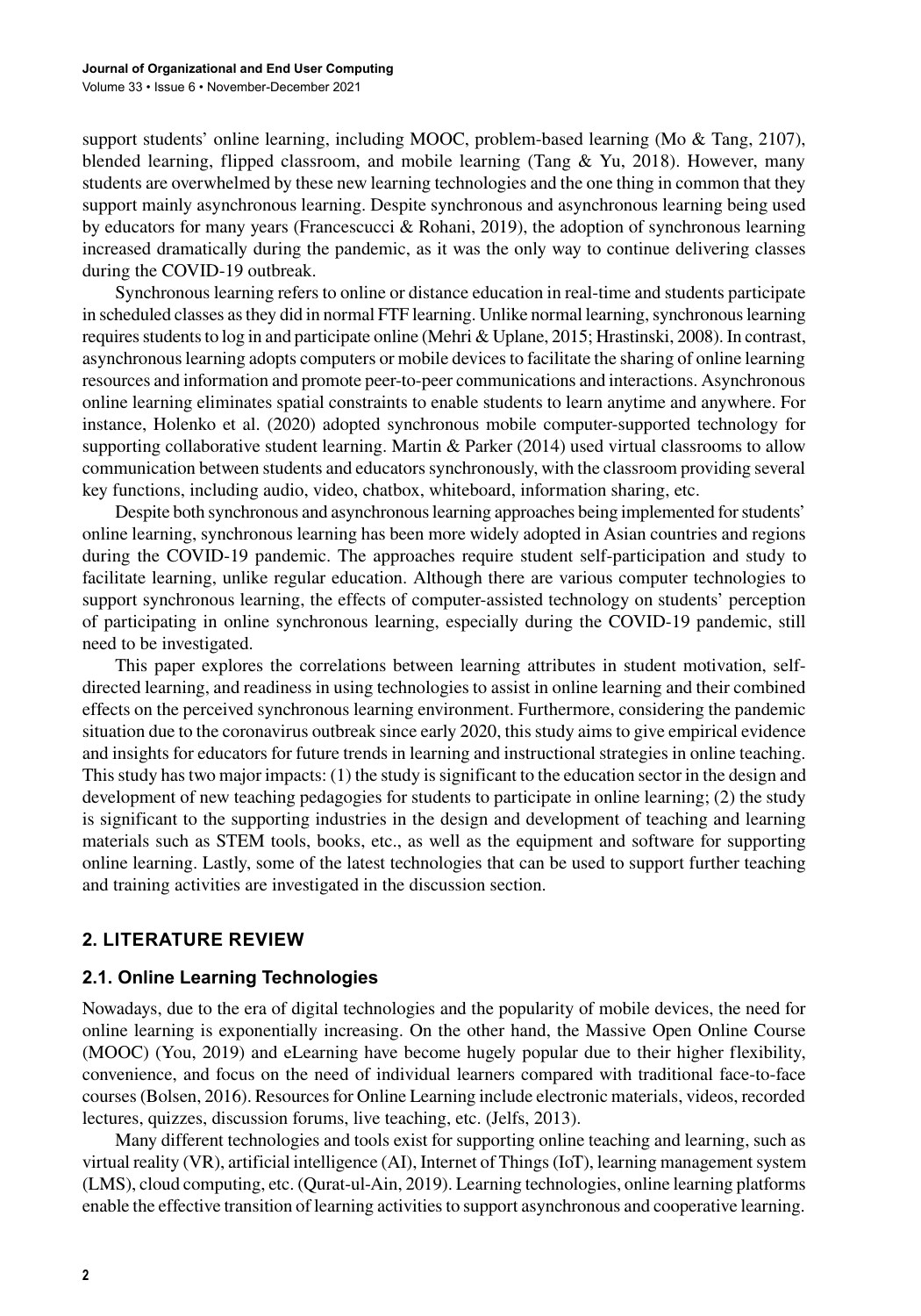Effective facilitation for online learning is necessary as students always look for feedback like they used to receive in a face-to-face class setting (Vanslambrouck et al., 2018). Tang et al. (2018 and 2020) adopted mixed reality (MR) for teaching product design in higher education. Liu et al. (2019) compared the augmented reality (AR) with physical experiments for product innovation. The use of VR/ AR/ MR is not the only technology that can enhance students' motivation and effectiveness. Pervez et al. (2018) investigated the role of the Internet of Things Technologies in higher education. Different e-learning approaches and the impact of the Internet of Things and big data analytics applied to the e-learning area are reviewed in Kusuma & Viswanath (2018). The adoption of effective educational technology for online learning has been studied (Findik & Ozkan, 2013; Mtebe & Raisamo, 2014). However, it is challenging to design practical online courses, particularly in providing flexibility during teaching, facilitating motivation and enhancing students' learning process, and fostering effective learning (Boelens et al., 2017).

Different factors influence students' learning experience undertaking online learning compared with traditional teaching approaches (Vaughan, 2007; Tabor, 2007). Ni (2013) compared the effectiveness of conventional classroom teaching and students' online learning. Student's grading and the quality and quantity of interaction were measured. The quality of the interactions was measured based on the communication, and the degree of learner-centricity in the teaching and learning process (Baig, 2011). Online learning, particularly synchronous learning, very much relies on support from computer technologies. The effective adoption of internet technology components determines learning effectiveness (Garrison & Kanuka, 2004). Technology readiness is one of the measurement factors relating to student learning efficiency. Students nowadays are more familiar with using digital products, and the latest emergence of computer technologies enables the teaching to be conducted using multimedia materials and communications online (Prensky, 2001; Horton, 2006). Studies have been carried out on understanding the determinant factors of online learning (Liu & Carlsson 2010; Wang & Wang 2009). These factors include the readiness of e-learning, which refers to the intention of using new technologies for participating in learning (Parasuraman, 2000; Piskurich, 2003; Moftakhari, 2013). However, the student technology efficacy and readiness in e-learning motivation and perception, particularly in synchronous teaching mode, have seldom been studied. This further information and investigation are important bases for educators to decide on the strategy and pedagogy for e-learning.

# **2.2. Synchronous Learning**

Online learning or synchronous learning is an alternative to classroom teaching by engaging technology and facilitative learning environments online (Rovai and Jordan, 2004; Law, 2019, Law et al., 2019). The online curriculum offers students a high level of flexibility in learning engagement (Milligan and Littlejohn, 2014). However, this requires self-monitoring and awareness of their responsibility in the learning process (Zimmerman, 2000). A self-directed student can proactively engage in the learning processes (Phalaunnaphat, 2015; Yilmaz, 2016). The three co-existing presences in the Community of Inquiry (CoI) theoretical framework represents a process of creating social and intellectual interactions, and meaningful learning experience. These presences, social, cognitive, and teaching, promote the interactions of participants with the teaching materials (Garrison & Cleveland-Innes, 2005; Annand, 2011). Among these presences, social presence and teaching presence are often used to assess students' learning experience and effectiveness. However, research on explaining the impact of technologyenhanced learning and its learning outcome is still limited (Gulek and Demirtas, 2005; Sana, Weston, and Cepeda, 2013). Hence, it is worthwhile to explore their technology readiness and individual attributes, such as motivation and academic performance in the synchronous learning context.

# *2.2.1. Perception of Learning Presences*

Regarding learning effectiveness, to be specific, student performance factors such as motivation and other individual learning presences are considered in many studies. Student learning presences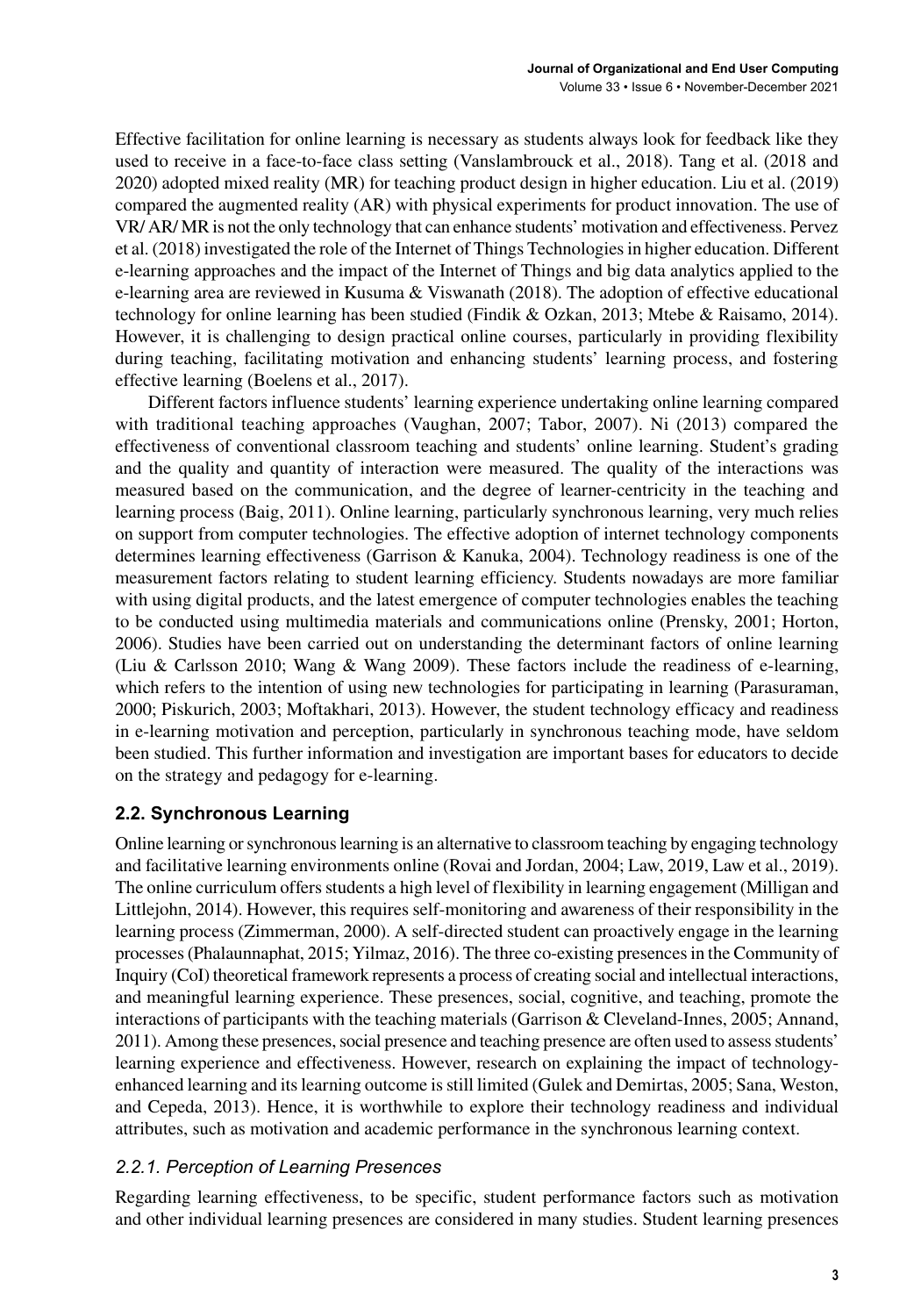such as social presence and teaching presence are tightly interconnected (Shea et al., 2010). Student perceptions of social presence and teaching presence, according to the CoI theory, reveal the learning experience of students (Richardson et al., 2012). Social presence refers to the capacity of learners to present themselves with individual characteristics and their ability to help form personal relationships (Wei et al., 2012). It is defined as the student's communication and social abilities and describes the sense of physical and relational closeness during communication (Short et al., 1976).

Teaching presence affects the design, facilitation, and direction of cognitive and social processes to realize personally meaningful and educationally worthwhile learning outcomes (Kim & Song, 2021). Teaching presence drives the student to actively think and engage, whereas social presence refers to learners' social and emotional behaviour (Hwang and Arbaugh, 2006). However, the interrelationship between social presence and teaching presence has not been considered in a purely online learning setting, and therefore, requires further exploration.

The theory of planned behaviour (TPB) and the social cognitive theory (SCT) indicate that technology readiness and self-directed learning motivate students to behave according to different perceptions and learning experiences (Ajzen, 1991; Compeau & Higgins, 1995). On the other hand, students' directed learning relates to motivation in learning independently, a sense of responsibility, and the initiative in learning (Broadbent, 2017; Geng et al., 2019).

### *2.2.2. Self-Directed Learning*

Self-directed learning (SDL) refers to learners' direct understanding of the knowledge and setting goals (Gilbert & Driscoll, 2002; Lee & Teo, 2010; Geng et al., 2019). SDL contributes to the adoption of e-learning and collaborative learning (Lee et al., 2014). Studies on self-directed learning with technology (SDLT) revealed that collaborative learning could enhance a student's SDL. It was also revealed that learners skilled at SDL engaged in learning more frequently (Kizilcec et al., 2017).

### *2.2.3. Learning Motivation*

The learning motivation of a student involves two significant concepts: intrinsic and extrinsic motivation. Intrinsic motivation is the enjoyment of the engaged task or a sense of fulfilment an individual acquires from engaging in an activity dealing with interest and curiosity. Intrinsic motivation usually encourages a student to voluntarily perform a task without rewards (Amirkhanova et al., 2016). In contrast, extrinsic motivation refers to the student's willingness and motivation to achieve a task or a goal with external benefits or rewards (Riswanto & Aryani, 2017). Students' learning motivation is particularly important to drive their presence in class and a willingness to participate and interact in class, while students with no strong motivation of learning are likely to learn very little in class and generally feel the class activities are painful and frustrating (Filogna et al., 2020).

# *2.2.4. Technology Readiness*

Technology readiness relates to the willingness to apply new technologies, which vary between individuals (Parasuraman, 2000). Technology readiness usually refers to computer-assisted technologies such as VR, 3D printing (Mo & Tang, 2017), AI, as well as the use of other learning platforms, including zoom, MS Teams, LMS, etc. Technology not only enables information to be shared between peers and educators, but it is also essential for effective communication in distance education (Faisal & Kisman, 2020). Therefore, it is essential to investigate student perception of teaching and learning, particularly online learning, as it affects students' abilities in effective individual and group communication, access and sharing of materials, etc. (Tang et al., 2021). The Technology Readiness Index (TRI), consisting of 28 items, was developed for measuring technology readiness (Parasuraman, 2000). These 28 items are clustered into four categories, reflecting the individual attitude toward the acceptance of the latest technologies in their learning process.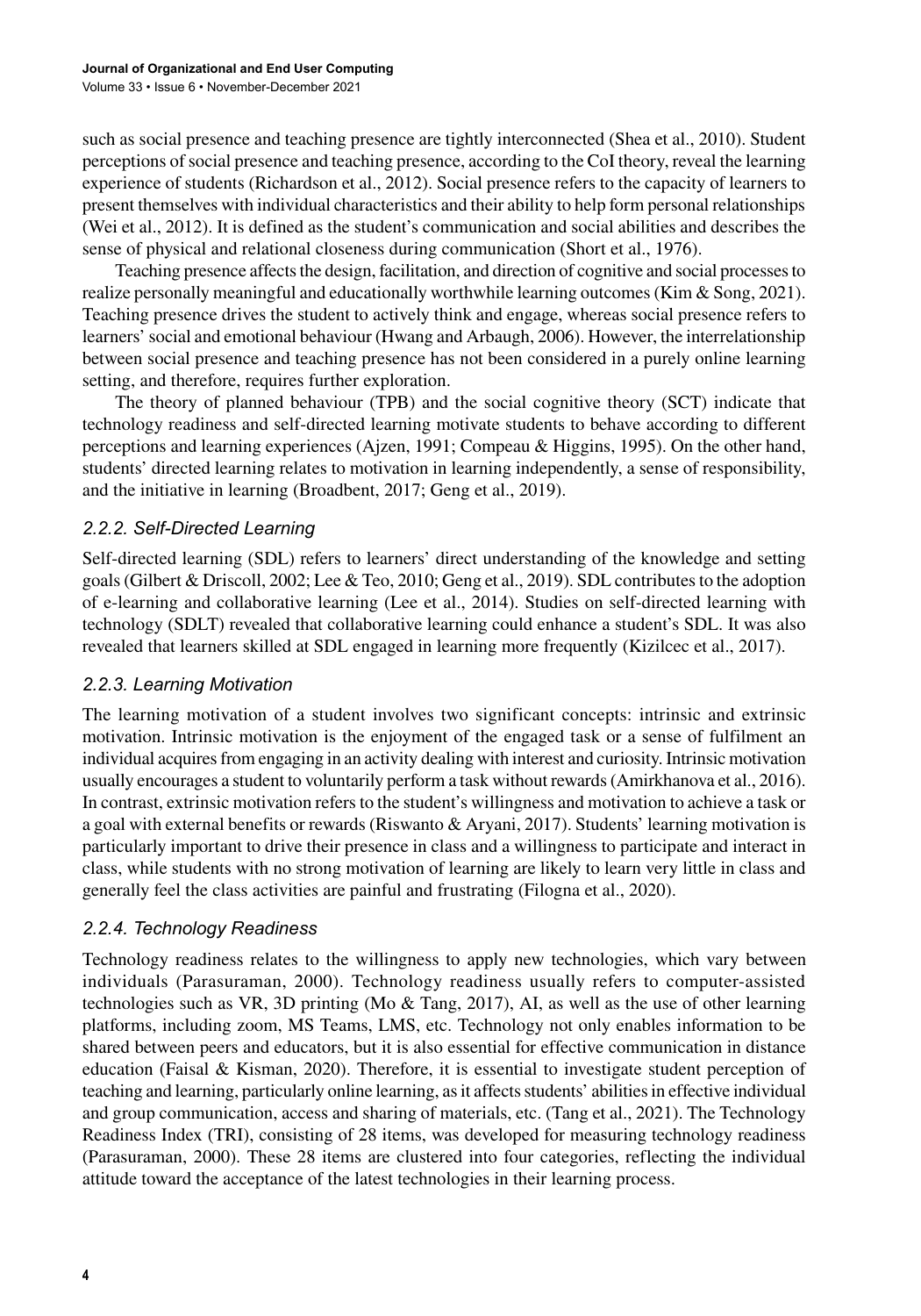# **2.3. Research Questions**

The coronavirus outbreak offers an unprecedented opportunity for online learning. It is inevitable for universities to transition from different modes of learning to online learning. Under the current situation, it is obvious that students learning is affected by external effects. Therefore, this research is based on the theory on the behaviourism learning theory that how a student behaves in the physical and virtual classes is based on environmental factors (Bryant et al., 2013). Certain external factors influence student's behaviours in their learning. At the same time, it is believed that the coronavirus outbreak is the external force that pushes students' learning motivation, self-directed learning, as well as their technology readiness.

Online teaching and learning are believed to become a new norm of many universities and schools globally. Despite previous research that has been conducted to investigate the online teaching and learning pedagogy, the existing research is not dealing with the entire shift of normal face-to-face class teaching to the synchronous mode of teaching. It is valuable to explore how this external factor (i.e., pandemic situation) affects students learning attitude and learning attitudes. The exploration of the impacts of SDL and technological readiness on the perceptions of learning presence is crucial in understanding student behaviour in an online learning environment. Therefore, this study poses the following research question (RQ): Are self-directed learning (SDL) and technology readiness the critical determinants influencing learning in an online setting?

# **3. METHODOLOGY**

### **3.1. Research Hypotheses**

A proposed hypothesised model is shown in Figure 1 to illustrate the relationships between SDL, motivation, readiness in technology, and student's perception of online learning.

### *3.1.1. Impacts of SDL*

Self-directed learners impose significant repercussions in learning effectiveness, as they proactively engage in the learning process (Tullis & Benjamin, 2011). Vibrant online learning content enables students to have greater flexibility and opportunity to adopt SDL (Geng et al., 2019). Self-directed learners usually have more initiative to participate in online learning, with higher definite intentions to achieve learning goals. The role of self-directed learning was revealed to have a positive relationship with the Community of Inquiry (CoI) framework (Garrison & Akyol, 2013). In addition, SDL is related to self-motivation to enhance learning by adopting different strategies to achieve study goals (Khalid et al., 2020). Hence, we hypothesise that:

H1. Self-directed learning (SDL) positively impacts on the perception of learning presences H2. Self-directed learning (SDL) positively impacts on learning motivation (LM)

### *3.1.2. Technology readiness*

Technology readiness is usually influenced by users motivation in the adoption of service, particularly in the online market and other smart services (Chang & Chen, 2021). Students with higher technology readiness levels are more willing to participate in online learning (Parasuraman & Colby, 2015; Geng et al., 2019). Student perceptions of learning technologies reflect their technology readiness and influence the intention and motivation to positively adopt online learning and outcomes (Cheon et al., 2012; Hong et al., 2014). Therefore, we hypothesise that:

H3. Technology readiness (TRD) of students positively impacts on the perception of learning presence H4. Technology readiness (TRD) of students positively influences the learning motivation (LM)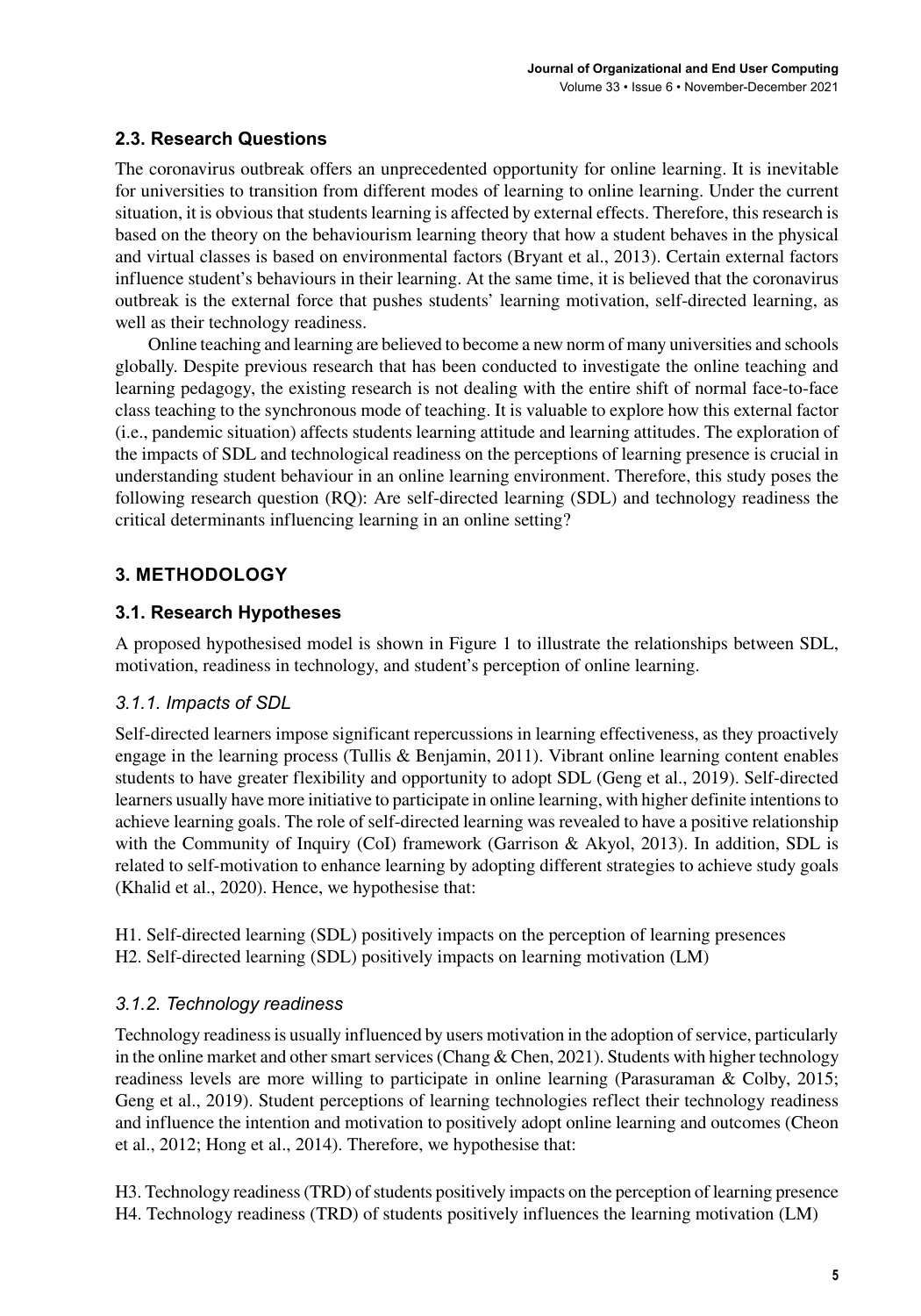#### **Figure 1. Conceptual model**



### *3.1.3. Impacts of learning motivation*

Students who have stronger motivation in online learning are more likely to possess online learning material (Law et al., 2010), which significantly affects the learning effectiveness. However, the relationships between learning motivation, self-directed learning, and technology readiness in the online learning context have not been sufficiently explored. Motivation is a goal-directed activity essential in both online and face-to-face learning (Fredricks et al., 2004; Law et al., 2017). According to Tan (2021), learning motivation shows a strong correlation among three constructs of the community of inquiry and performance. Furthermore, Law et al. (2019) suggest that student enrolment and motivation are positively related to the effects of social, teaching, and cognitive presence in a blended learning environment. Therefore, we hypothesise that:

H5. Learning motivation (LM) of students positively impacts on the learning presences

### **3.2 Data Collection**

Online learning courses were offered in universities in Hong Kong, during the outbreak of COVID-19, in late January 2020. Three institutes in the Hong Kong higher education sector, covering six subjects participated in this study. The survey was conducted 2-3 weeks after the commencement of online teaching so that students could have sufficient time to experience online learning and provide quality feedback to the study. The survey was distributed to the students during breaks or after the lesson. Students participated in the study voluntarily, and informed consent was obtained.

### **3.3 Instrument**

A questionnaire that consisted of two parts concerning previous studies was employed as the instrument of data collection. A 5 point Likert scale was used for measurement. The first part contains four components (corresponding to the factors of the model shown in Figure 1). In total, there were 44 questions used in this study, in which 8 questions were used to determine learning motivation and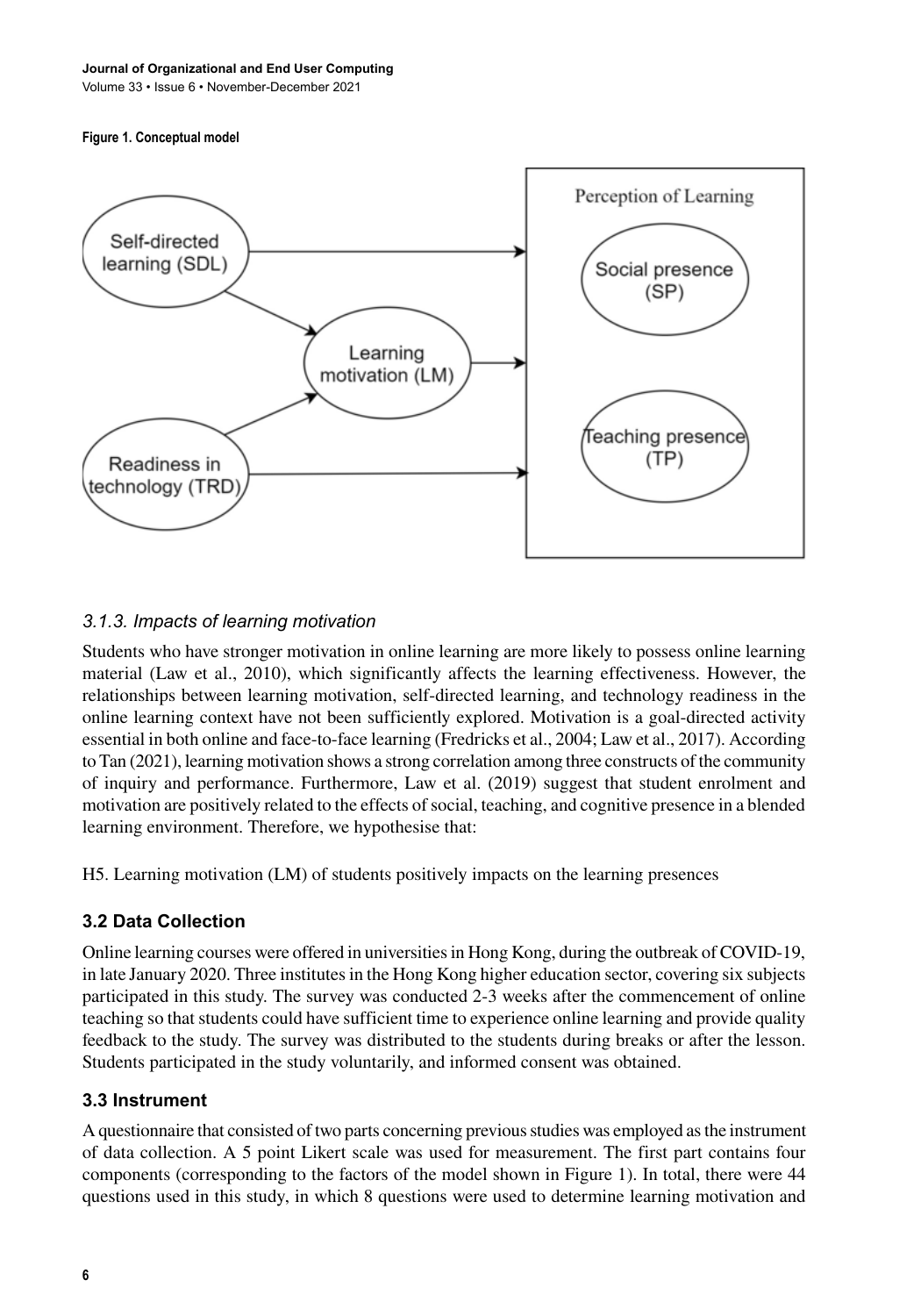technology readiness scales, and 10 questions were used to measure the self-directed learning scale. The learning presences consist of 10 questions for measuring the social presence and teaching presence:

- 1) *Learning motivation scale* (Tang et al., 2021; Geng et al., 2019)
- 2) *SDL with the support of technology* (Tang et al., 2021; Geng et al., 2019; Lee et al., 2014) for measuring the perception of self-directed learning supported by technology.
- 3) *Students' technological readiness in a learning platform* (Tang et al., 2021; Parasuraman & Colby, 2015), the propensity to adopt new technologies in learning (Geng et al., 2019).
- 4) *Modified learning presence,* based on the CoI instrument identifying teaching presence, social presence in a learning environment (Tang et al., 2021; Law et al., 2019a; Geng et al., 2019).

The second part concerned the respondent's particulars. A pilot study was also performed among a group of university lecturers offering synchronous courses during the COVID-19 outbreak in Hong Kong, to confirm the validity of the questionnaire.

# **3.4. Measurement Model Estimation**

Statistical analysis of the proposed model was performed by using Partial Least Squares (PLS) (Henseler & Sarstedt, 2013) (Figure 1). The Cronbach's reliability and Average Variance Extracted (AVE) were then used to verify the measurement variables in the hypothesized model. For all variables, the Cronbach's reliability and the AVE values of over 0.70 (Sanchez, 2013) and above 0.40 (Tang, 2021) were used as the acceptable values respectively. The factor loading results higher than 0.6 were required. On the other hand, the square root of the AVE for each measurement item larger than its correlation with another variable was used to validate the discriminant validity condition (Chin 1998).

# **4. RESULTS**

# **4.1. Demographics information**

In this study, 500 engineering students from three universities were invited to participate in the survey study, and a total of 372 valid samples were returned. The demographic details of the collected survey are illustrated in Table 1. There were 43.54% males and 56.46% females who participated in synchronous learning, in which over 90% of them were aged 24 or below. There were 29.30% of students studying at the master's degree level, while 28.49% and 42.20% were studying at the undergraduate's degree and sub-degree levels. Interestingly, even though many students were studying at the master's degree level, most of them were below 24. The results obtained from One-way ANOVA revealed that the parameter gender groups do not show a significant difference.

# **4.2. Reliability and Convergency Tests**

As illustrated in Table 2, the Cronbach's reliability and the AVE values for all variables were over 0.70 and above the acceptable value of 0.40 respectively. Therefore, the measurement dimensions fulfilled the requirements in both the reliability and validity tests.

Table 3 presents the factor loadings results, which show convergent validity of higher than 0.6. On the other hand, the square root of the AVE for each measurement item was larger than its correlation with another variable, so the discriminant validity condition was fulfilled (Table 4) (Chin 1998). Based on the results in table 4, it was revealed that the measurement variables showed a high positive correlation between each other at the significance level of 0.01.

# **4.3. Surveyed Items**

The overall descriptive results of the 5 measurement variables are illustrated in Table 5. The results showed that the mean scores were between 3.29 to 3.59, where learning motivation, technology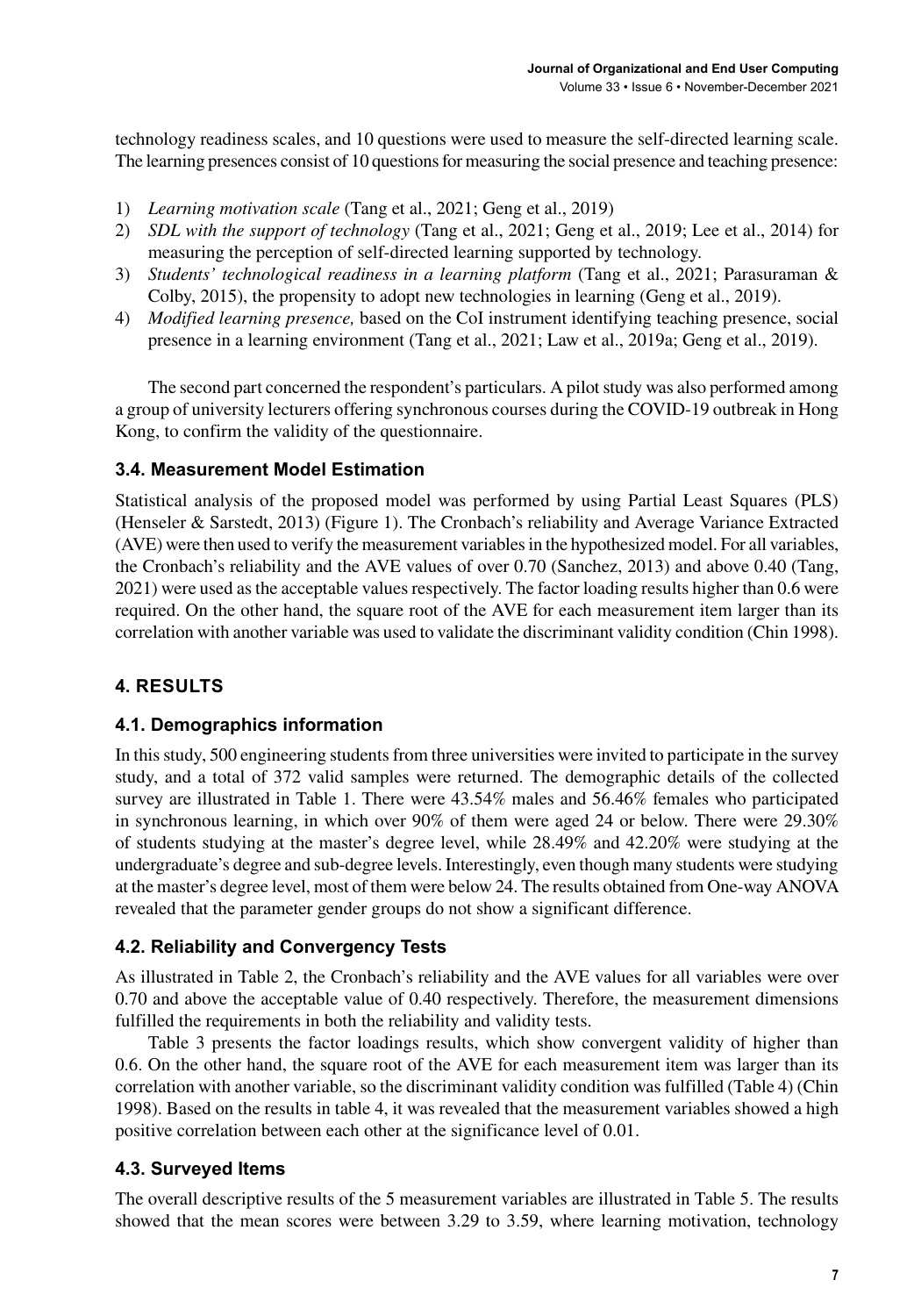|               |                 | <b>Total</b> |
|---------------|-----------------|--------------|
| Gender        | Male            | 162          |
|               | Female          | 210          |
| Age           | 24 or below     | 336          |
|               | Above 24        | 36           |
| <b>Degree</b> | Master or above | 109          |
|               | Undergraduate   | 106          |
|               | Sub-degree      | 157          |
| <b>Total</b>  |                 | 372          |

#### **Table 1. Details of demographic information of the collected survey**

readiness, and teaching presence showed a higher score than social presence and self-directed learning in general.

Independent sample t-testing was carried out to investigate the difference between the gender groups. The results illustrated in Table 6 show that only technology readiness and learning motivation had a significant difference at the level of 0.05 between males and females.

### **4.4. PLS Path Modelling**

The relationship between each measurement variable and item and the research model are presented in Figures 2 and 3, graphically. The corresponding statistical analysis with both direct and indirect relationships was determined and is presented in Table 7. All path coefficients between the measurement variables were positive, indicating that each connected factor was positively related.

The PLS path modelling may not able to demonstrate a global fit model (Hair et al. 2017; Chin 1998), so the model was statistically analyzed by using the Standardised Root Mean Square Residual (SRMR), where a value of less than 0.10 is considered as a statistically good model (Hair et al., 2017). Another measurement for the statistically fit model proposed in the SEM literature is the normed fit index (Bentler and Bonett, 1980). It computes the Chi-squared value of the hypothetical model by using the NFI. The NFI values were between 0 and 1, where a value closer to 1 indicates a better fit of the model and values > 0.9 indicates an acceptable fit of the model.

| Latent variable                     | Cronbach's<br>Alpha | Cronbach's<br>Alpha if Item<br><b>Deleted</b> | Composite<br><b>Reliability</b> | <b>Average Variance</b><br><b>Extracted</b> |
|-------------------------------------|---------------------|-----------------------------------------------|---------------------------------|---------------------------------------------|
| <b>Learning Motivation (LM)</b>     | 0.835               | 0.889                                         | 0.911                           | 0.671                                       |
| <b>Self-Directed Learning (SDL)</b> | 0.725               | 0.911                                         | 0.822                           | 0.481                                       |
| <b>Technology Readiness (TRD)</b>   | 0.758               | 0.905                                         | 0.777                           | 0.538                                       |
| <b>Social Presence (SP)</b>         | 0.794               | 0.897                                         | 0.839                           | 0.568                                       |
| <b>Teaching Presence (TP)</b>       | 0.825               | 0.891                                         | 0.848                           | 0.651                                       |

#### **Table 2. The reliability of each measurement dimensions**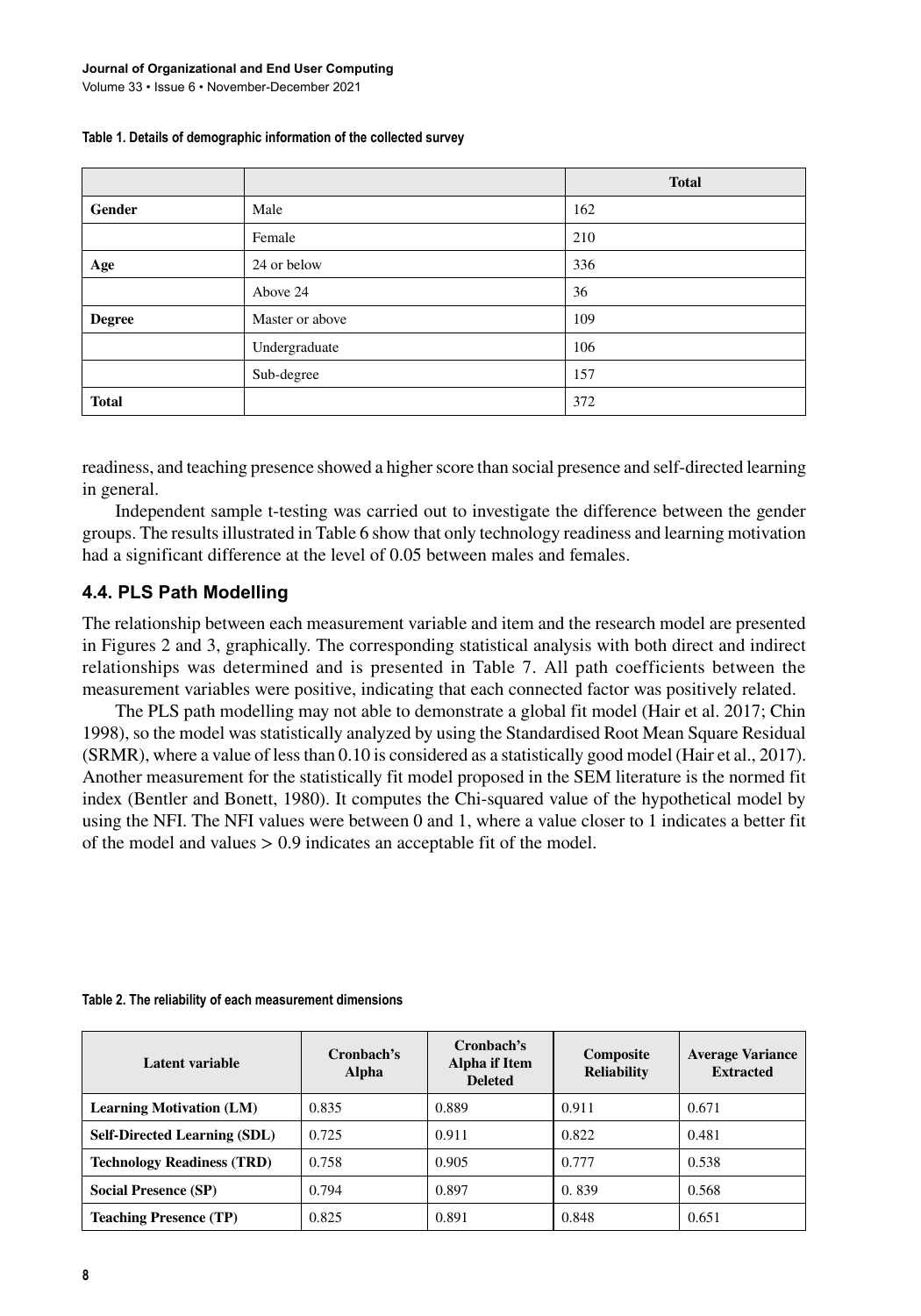#### **Table 3. The Principal factor analysis**

| Latent Variable                     | Items for Each Variable | <b>Factor</b> loadings |
|-------------------------------------|-------------------------|------------------------|
| <b>Learning Motivation (LM)</b>     | LM1                     | .669                   |
|                                     | LM2                     | .677                   |
|                                     | LM3                     | .677                   |
|                                     | LM4                     | .620                   |
|                                     | LM5                     | .685                   |
| <b>Self-Directed Learning (SDL)</b> | SD <sub>2</sub>         | .783                   |
|                                     | SD <sub>3</sub>         | .808                   |
|                                     | SD <sub>4</sub>         | .631                   |
|                                     | SD <sub>5</sub>         | .647                   |
|                                     | SD <sub>8</sub>         | .654                   |
| <b>Technology Readiness (TRD)</b>   | TRD1                    | .705                   |
|                                     | TRD <sub>2</sub>        | .687                   |
|                                     | TRD3                    | .603                   |
| <b>Social Presence (SP)</b>         | SP <sub>2</sub>         | .778                   |
|                                     | SP <sub>4</sub>         | .683                   |
|                                     | SP <sub>6</sub>         | .675                   |
|                                     | TP <sub>5</sub>         | .600                   |
| <b>Teaching Presence (TP)</b>       | TP1                     | .633                   |
|                                     | TP <sub>2</sub>         | .613                   |
|                                     | CP7                     | .623                   |

#### **Table 4. Correlation between each measurement dimensions**

|                                   | Learning<br>motivation<br>(LM) | Self-directed<br>learning<br>readiness<br>(SDL) | <b>Social presence</b><br>(SP) | <b>Teaching</b><br>presence (TP) |
|-----------------------------------|--------------------------------|-------------------------------------------------|--------------------------------|----------------------------------|
| Self-directed learning (SDL)      | $0.666**$                      |                                                 |                                |                                  |
| Social presence (SP)              | $0.735**$                      | $0.634**$                                       |                                |                                  |
| <b>Teaching presence (TP)</b>     | $0.759**$                      | $0.648**$                                       | $0.772**$                      |                                  |
| <b>Technology readiness (TRD)</b> | $0.729**$                      | $0.627**$                                       | $0.634**$                      | $0.681**$                        |

\*\* Correlation is significant at 0.01 level (2-tailed)

### **4.5. Summary of Hypotheses**

This study presented several major constructs of the research model, including the learning motivation, self-directed learning, technology readiness, social presence, teaching presence. The definition of each construct is summarized in Table 8.

The summary of the hypothesised relationships is shown in Table 9. Although the social presence was not included in the model, most of the hypotheses were justified.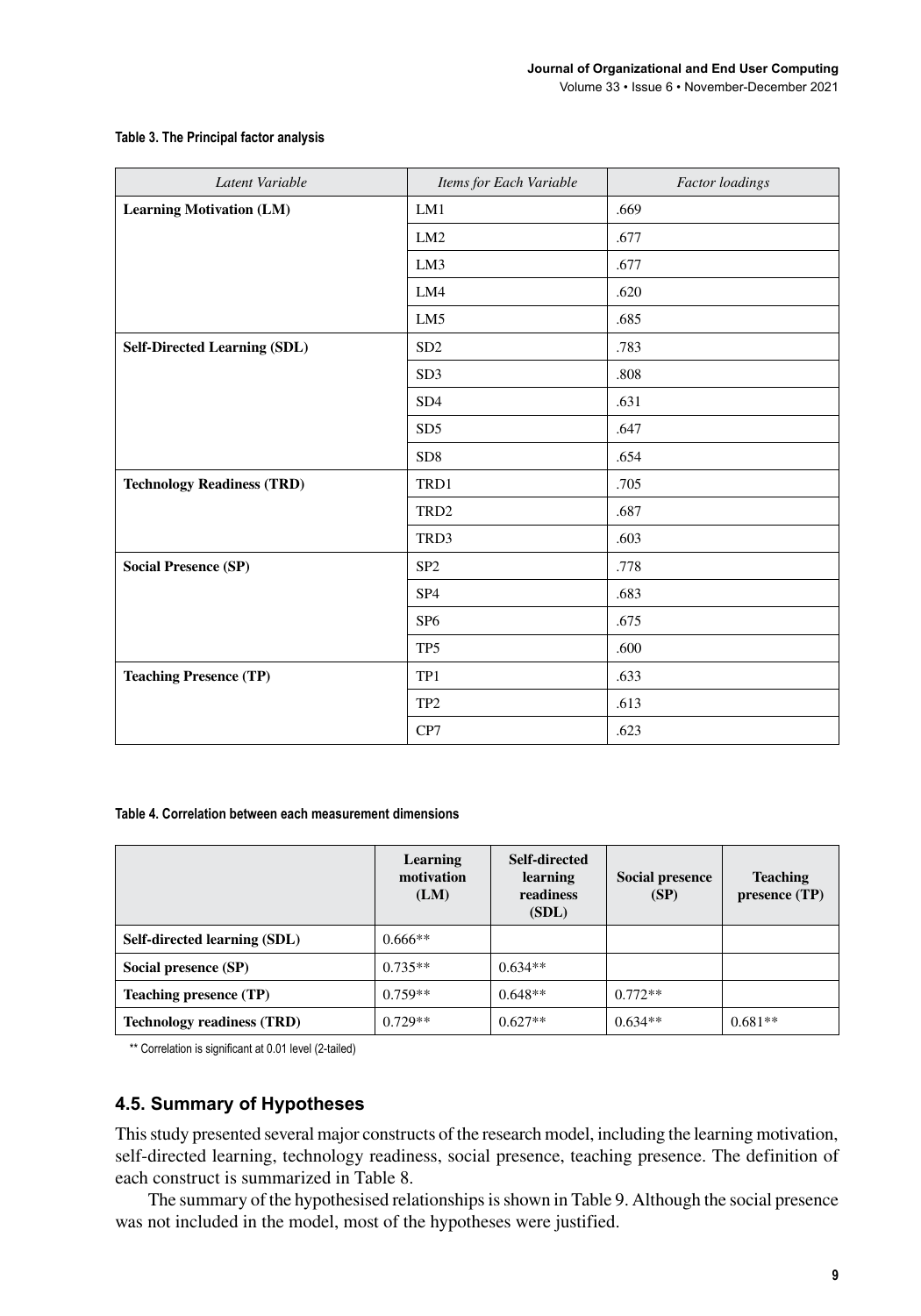#### **Journal of Organizational and End User Computing**

Volume 33 • Issue 6 • November-December 2021

#### **Table 5. Statistics of 5 measurement variables**

|                               | <b>Mean Score</b> | S.D.  |
|-------------------------------|-------------------|-------|
| <b>Learning motivation</b>    | 3.51              | 0.812 |
| <b>Self-directed learning</b> | 3.31              | 0.742 |
| <b>Technology readiness</b>   | 3.59              | 0.801 |
| <b>Social presence</b>        | 3.29              | 0.809 |
| <b>Teaching presence</b>      | 3.50              | 0.794 |

#### **Table 6. Statistical comparison of gender group mean score**

| <b>Variable</b>                                           | Mean |        | Mean        | $F$ -value |            |
|-----------------------------------------------------------|------|--------|-------------|------------|------------|
|                                                           | Male | Female | Difference. |            | $p$ -value |
| <b>Self-directed learning</b>                             | 3.30 | 3.33   | 0.269       | 5.13       | 0.729      |
| <b>Technology readiness</b>                               | 3.50 | 3.67   | 0.165       | 11.00      | $0.049*$   |
| Social presence                                           | 3.24 | 3.34   | 0.965       | 1.75       | 0.262      |
| <b>Teaching presence</b>                                  | 3.42 | 3.57   | 0.149       | 3.68       | 0.074      |
| <b>Learning motivation</b>                                | 3.42 | 3.59   | 0.168       | 4.74       | $0.047*$   |
| *** p<0.001, ** p<0.010, *p<0.050, $ns = not significant$ |      |        |             |            |            |

#### **Figure 2. PLS result**

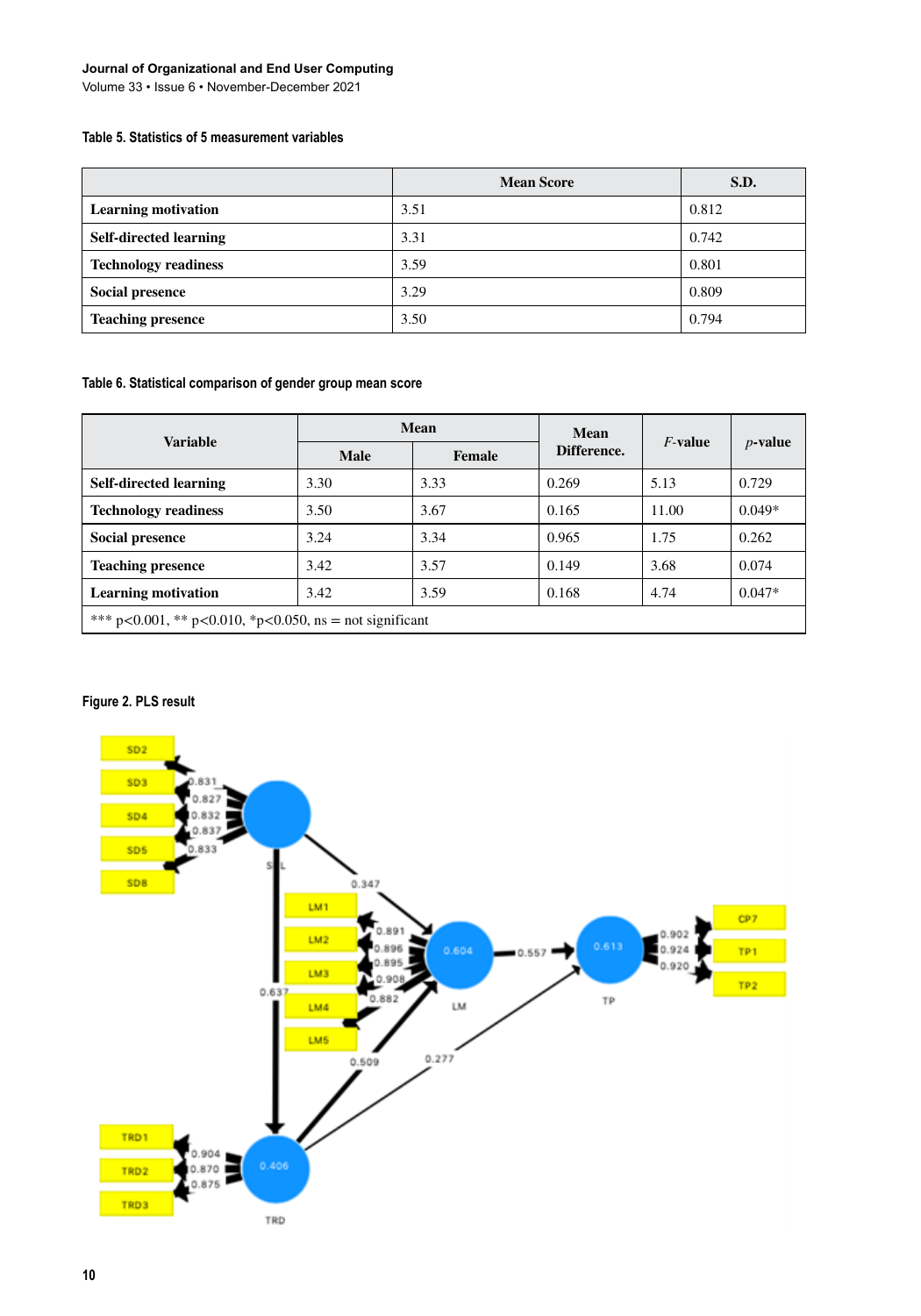**Figure 3. The research model based on the PLS result**



#### **Table 7. Structural path coefficients**

|                                                     | Teaching presence (T.P.) |                 |                     | Learning motivation (L.M.) |                 |                     |
|-----------------------------------------------------|--------------------------|-----------------|---------------------|----------------------------|-----------------|---------------------|
|                                                     | <b>Direct</b>            | <b>Indirect</b> | <b>Total effect</b> | <b>Direct</b>              | <b>Indirect</b> | <b>Total effect</b> |
| <b>Learning motivation</b><br>(L.M.)                | $0.557***$               |                 | 0.557               |                            |                 |                     |
| <b>Self-directed learning</b><br>readiness (S.D.L.) |                          | $0.551**$       | 0.551               | $0.347***$                 | $0.324**$       | 0.671               |
| <b>Technology readiness</b><br>(T.R.D.)             | $0.277***$               | $0.284**$       | 0.561               | $0.509*$                   |                 | 0.509               |

#### **Table 8. Summary on the definitions of the research items**

| <b>Items</b>                        | <b>Definition</b>                                                                                                                 |
|-------------------------------------|-----------------------------------------------------------------------------------------------------------------------------------|
| <b>Learning Motivation (LM)</b>     | Students' learning motivation and a willingness to participate and interact in<br>class                                           |
| <b>Self-Directed Learning (SDL)</b> | Students' intention to direct themselves to understand the knowledge and to set<br>goals.                                         |
| <b>Technology Readiness (TRD)</b>   | Students' abilities in effective individual and group communication, access and<br>sharing of materials, etc. using technologies. |
| <b>Social Presence (SP)</b>         | Learners' social and emotional behaviour in classes.                                                                              |
| <b>Teaching Presence (TP)</b>       | The drives of students to actively think and engage.                                                                              |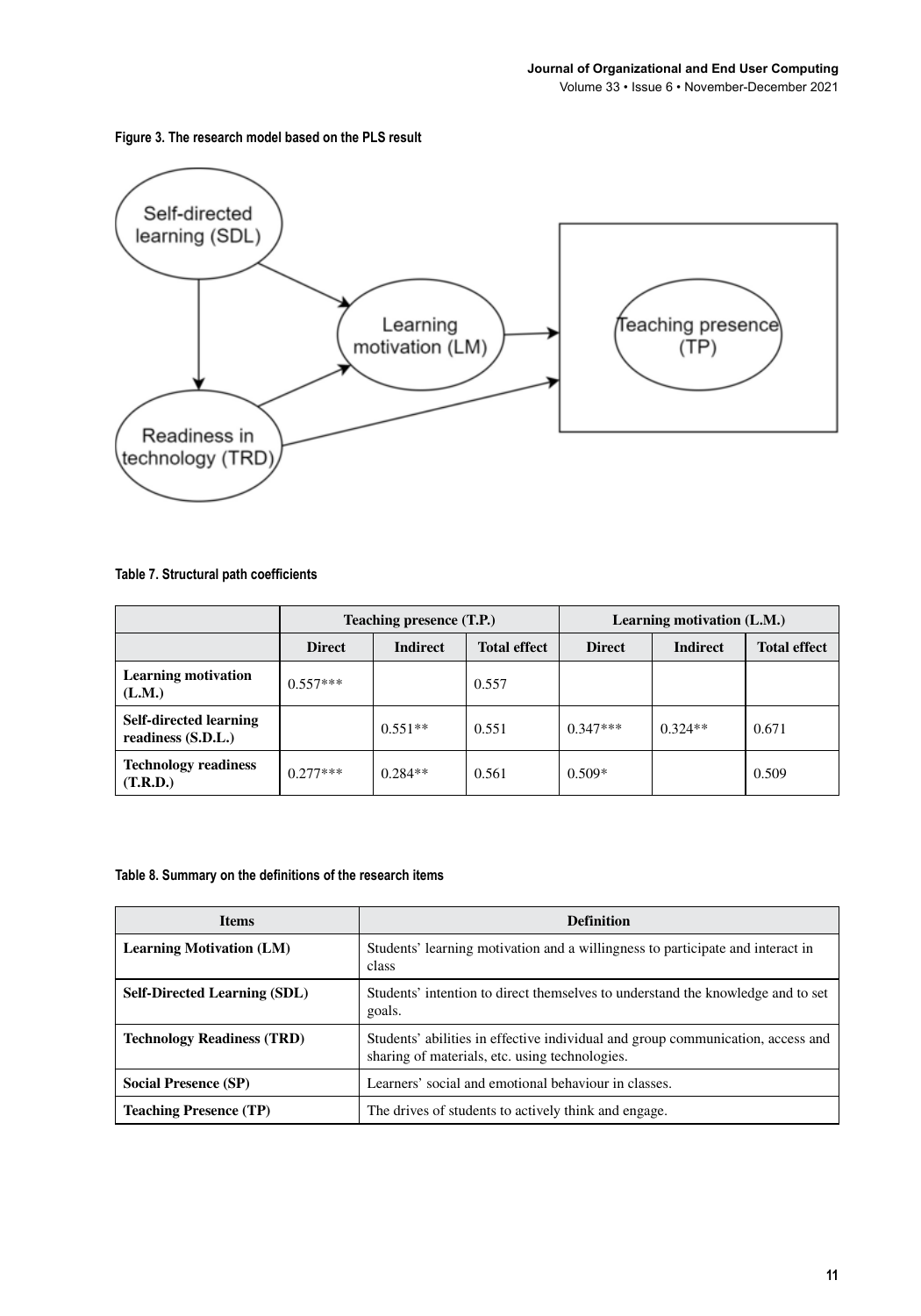#### **Table 9. Hypotheses testing results**

| <b>Hypotheses</b>                                                                                    |               |
|------------------------------------------------------------------------------------------------------|---------------|
| H1. Self-directed learning (SDL) positively impacts on the perception of learning presences          |               |
| H <sub>1</sub> a. Self-directed learning (SDL) positively impacts on the teaching presence           | justified     |
| H <sub>1</sub> b. Self-directed learning (SDL) positively impacts on the social presence             | Not justified |
| H2. Self-directed learning (SDL) positively impacts on the learning motivation                       | Justified     |
| H3. Technology readiness (TRD) of students positively impacts the perception of learning<br>presence |               |
| H <sub>3</sub> a. Technology readiness positively impacts on the teaching presence                   | Justified     |
| H <sub>3</sub> b. Technology readiness positively impacts on the social presence                     | Not justified |
| H4. Technology readiness (TRD) of students positively influences the learning motivation (LM)        | Justified     |
| H5. Learning motivation (LM) of students positively impacts on the learning presences                |               |
| H5a. Learning motivation positively impacts on the teaching presence                                 | Justified     |
| H <sub>5</sub> b. Learning motivation positively impacts on the social presence                      | Not justified |

### **5. DISCUSSION**

The structural model reveals the interrelationships between the learning attributes and the learning presence (teaching). Based on the statistical analysis, it is shown that self-directed learning, learning motivation, and technology readiness are critical in determining online learning success and have an important implication on how online learning can be further enhanced for different purposes in educational settings. However, social presence was not affected by learning motivation, self-directed learning, and technology. Instead, it is argued that social presence is usually influenced by other factors such as media characteristics, income, synchronicity, participant experience, etc. (Handke et al, 2018).

### **5.1. The Teaching Presence**

From the hypothetical model in Figure 2, learning motivation positively enhances teaching presence. Therefore, H5 is justified. In the online setting, which is supported by learning technologies, and the roles of the instructors are suppressed by the advanced learning features provided in the online learning platform. Thus, the effects of teaching presence were weakened in the perception of learning.

The results from the PLS model reveal that social presence does not participate in the model, while teaching presence does. Therefore, H1b and H3b are not justified. This can be explained that the online learning situation has substituted the physical presence of teachers, and students perceived a sufficient amount of teaching presence under the technology-supported learning environment. In other words, the existence of social presence does not significantly contribute to learning motivation.

### **5.2. Attributes Determining Learning Effectiveness**

#### *5.2.1. Self-Directed Learning, Learning Motivation, and Readiness of Technology*

The results suggest that the SDL, TRD, and LM are crucial to the learning effectiveness and TP. Therefore, H1, H3, and H5 are justified. SDL and TRD are critical pre-requisites for motivating students to learn.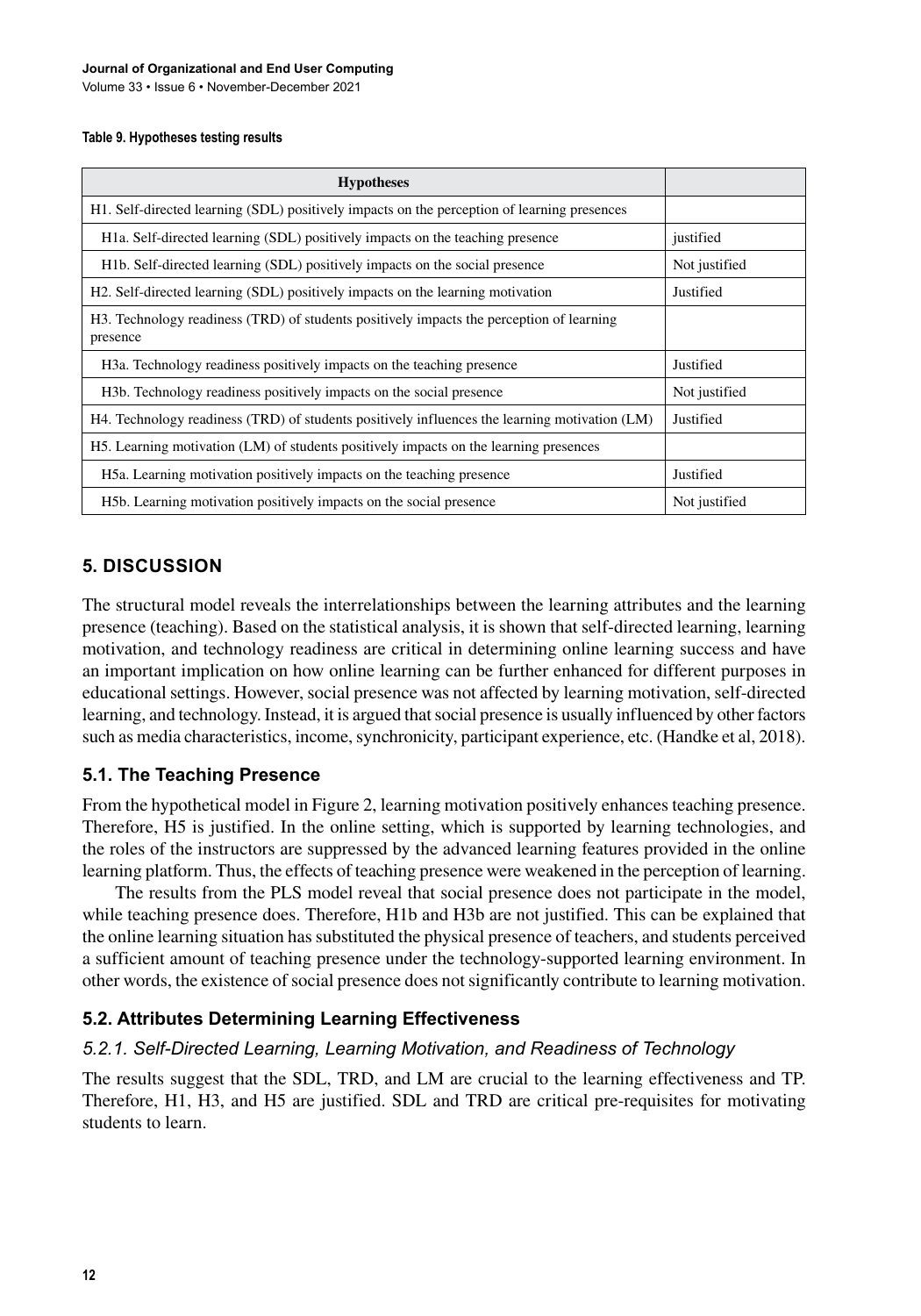### *5.2.2. Learning Motivation and Teaching Presence*

The learning motivation (LM) significantly affects the perceived teaching presence (TP), with a direct effect of 0.557, while LM is also affected by SDL and TRD. The results imply that both SDL and TRD contribute to LM, which in return, impacts the perceived teaching presence (TP).

### *5.2.3. Technology Readiness and Teaching Presence*

It is also interesting to see from the results that technology readiness imposes a significant and robust effect on teaching presence (TP), alongside its impact on learning motivation (LM). Online learning is much relevant on technology-enhanced facilitation, with which students could have the sense of the teaching presence.

### **5.3. Technologies for Education Industry**

Due to the COVID-19 pandemic, the mode of e-learning has undergone a new revolution with the use of virtual reality (Tang et al., 2021), mixed reality (Tang et al., 2018; 2020), as well as other latest technologies for teaching and learning. Further, the development of tools to facilitate communication, sharing, and management is also important to the education sector. For instance, recent blockchain technology can be used for authentication and authorization of a system (Esposito et al., 2021) and enhance the traceability and trackability of the system to enhance management (Ho et al., 2021). On the other hand, other advanced technologies such as the IoT-based system and cloud computing can be used for data processing and providing and sharing of teaching materials and management (Al-Qerem et al., 2020; Youssef et al., 2018). Furthermore, the latest AI technology can be used for data mining (Li et al., 2019) to investigate student learning patterns to determine the appropriate teaching pedagogy to students participating in e-learning.

# **6. CONCLUSIONS**

This study revealed the impacts of online learning effectiveness based on self-directed learning, technology readiness, and students' learning motivation. Despite the impacts of various factors being widely studied, student readiness in motivating e-learning motivation and perception, particularly in a synchronous mode of teaching, is still in its infancy. This study adds value to the intervention of discovering how the individual self-directed learning affects technology readiness so as to affect their learning motivation and studying perceptions. This study also investigated the effects of technology in student learning under the COVID-19 pandemic by investigating the path models among various e-learning factors.

In summary, synchronous learning is a plausible arrangement under exceptional circumstances during the pandemic. According to our study, to ensure effective learning, both students' selfdirectedness and technology readiness are crucial and are the most significant actors in learning motivation. The existence of social presence in the online learning setting may not be the key actor in driving students to learn proactively, whereas the teaching presence, as perceived by students, does significantly. The experience of offering online courses on such a 'blanket' scale is unprecedented. Though our study may not yet be large enough for conclusive evidence, the results provide important insights for online course developers or educators on what and how to put together an online course.

# **6.1. Implications of the Study**

The research investigated student perception of self-directed learning and their readiness in computer technology to support synchronous learning that is important to synchronous learning. It was revealed that students' self-directed learning and their technology readiness positively influence their perception of synchronous learning. Unlike regular FTF learning, students have to have the initiative to participate in online classes and adopt the latest computer technologies to assist in distance learning. Therefore,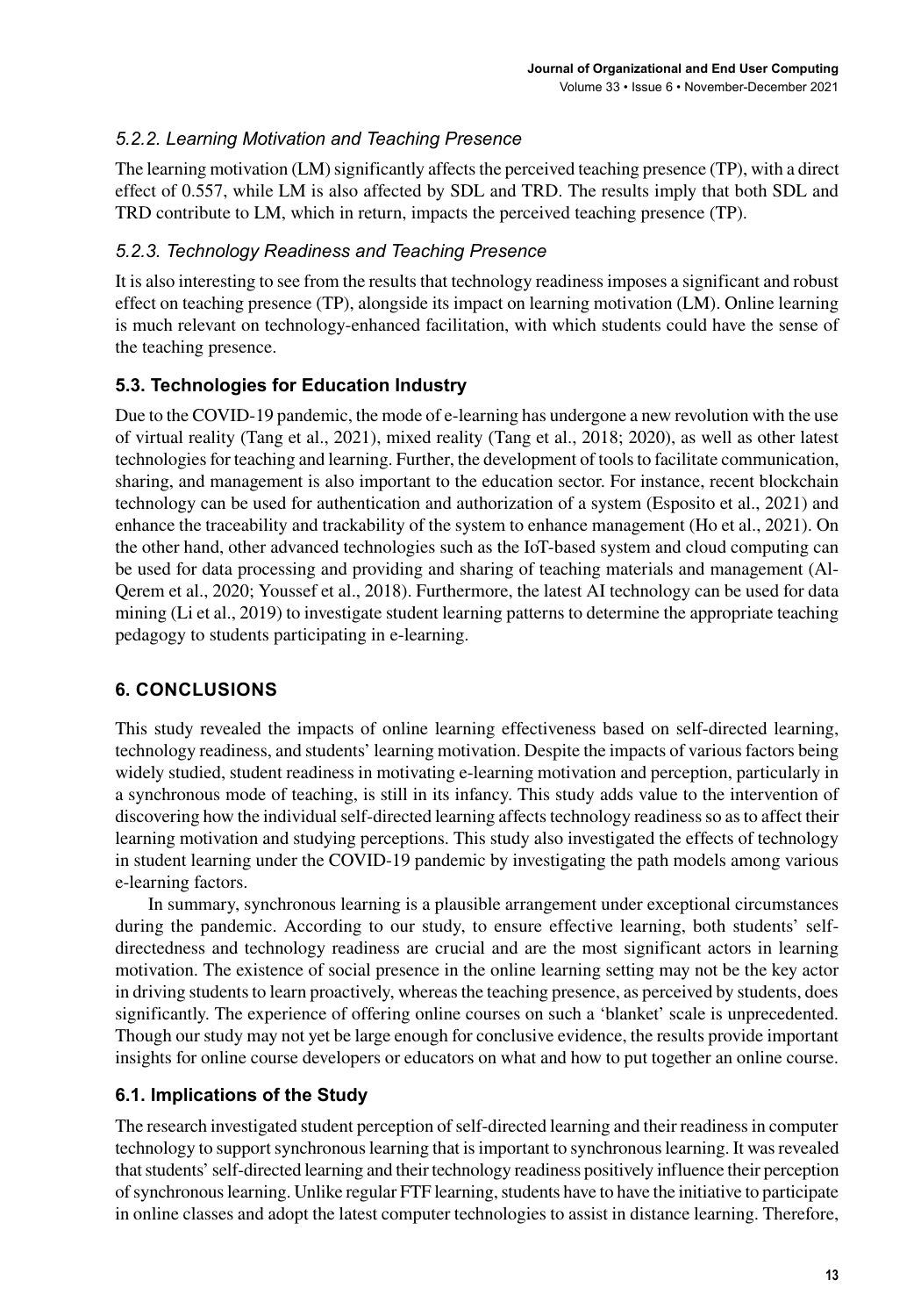this research has important implications not only in providing fundamental research in synchronous supported learning by determining the roles of self-directed learning and technology readiness, but is also important in determining future research directions for the successful implementation of future synchronous learning. In the emerging internet of things (IoT) era, it is still important to further investigate the essential computer-assisted technologies, especially using mobile and IoT devices, to promote student learning effectively online. On the other hand, more studies should be focused on the design and settings of such technologies and investigate the underlying features and functions provided by the computer technology for effective synchronous learning should be conducted in the future.

### **6.2. Significance of the Study**

This study investigated how the students' behavioural factors during the pandemic affect their learning perception. The results have revealed that self-directed learning is important to affect their learning motivation and technology readiness. On the other hand, the factors affect teaching presence of their learning attitudes, while there is no significance in students' social presence in synchronous learning.

Therefore, the current investigation has important practical and managerial significance in explaining the existence of a relationship between variables and the real world. It arises from the result that selfdirected learning is very important to once learning motivation and their readiness to adopt the latest online learning technologies for learning so as to affect their learning attitudes. It is due to the fact that online learning is difficult to be monitored by educators and encourage by peers. The results have revealed that encourage once self-learning is particularly important. Nevertheless, self-directed learning may not able to encourage once communication. Educators may need to consider other teaching pedagogies such as group-based learning and presentation to enhance their social presence managerially.

In practice, more actions should be taken in the future to encourage once self-directed learning. On the other hand, enhancing communications and connections between educators and peers during classes such as encouraging students to facilitate students' self-directed learning requires students to collaborate in group projects to encourage them to participate in social connections are important practically and managerially in a synchronous mode of teaching.

# **6.3. Limitation of the Study**

The sample size in the current study was not large due to the limited number of online students amid the pandemic arrangements adopted at the pandemic outbreak. On the other hand, this is the first attempt for colleagues and universities to implement synchronous learning and limitations of resources, so additional information such as students' system statistics is not included in this study. We expect to further enhance the research for a long data collection period and to integrate students from different regions.

# **ETHICAL STATEMENT**

Approval was obtained from the ethics committee of the University. The procedures used in this study adhere to the tenets of the Declaration of Helsinki.

# **CONSENT STATEMENT**

Informed consent was obtained from all individual participants included in the study.

# **ACKNOWLEDGEMENT**

The authors would like to acknowledge the support of the Macau Higher Education Fund (Ref.: TET CITYU-2020-04) for this research.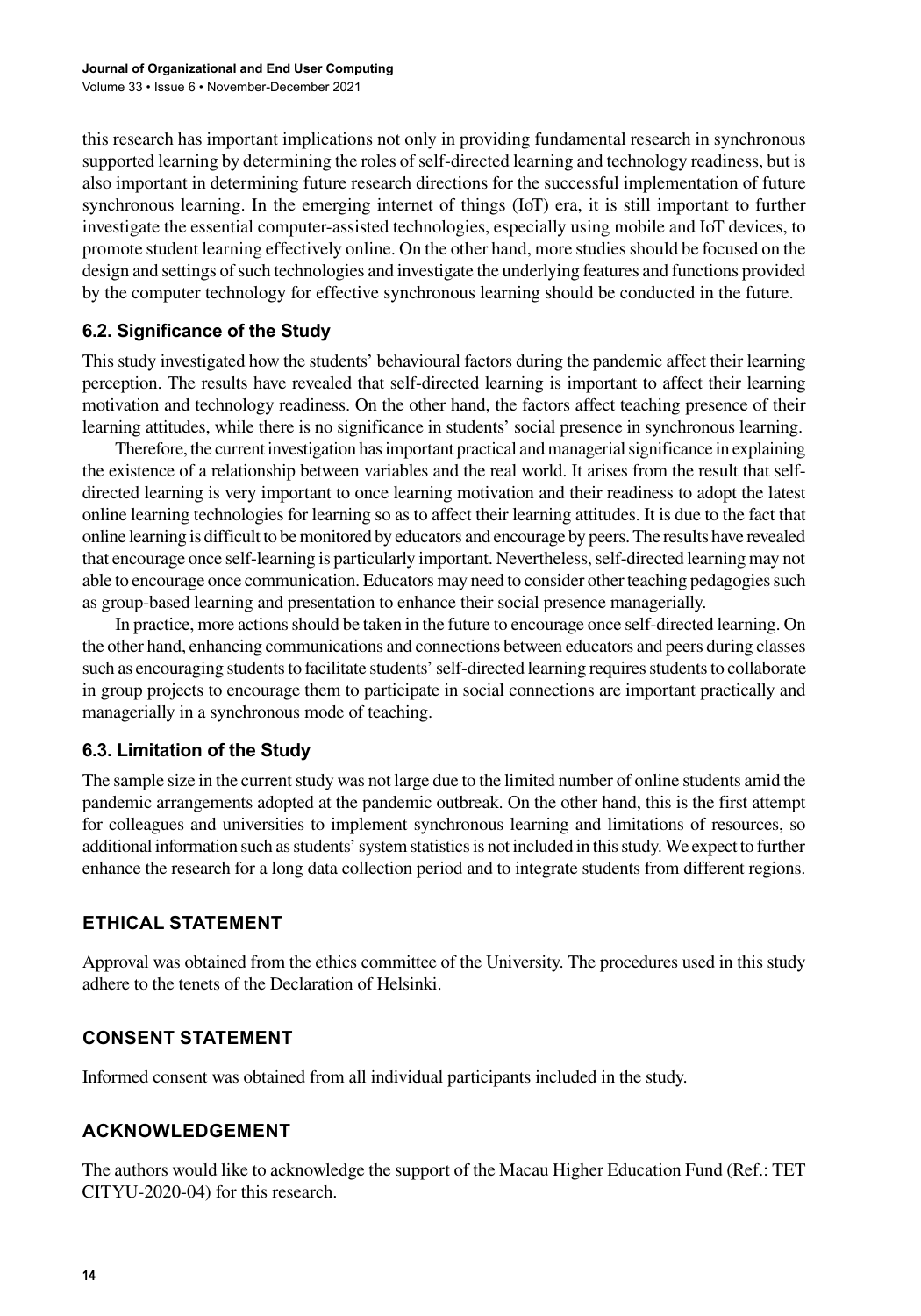### **REFERENCES**

Ajzen, I. (1991). The theory of planned behavior. *Organizational Behavior and Human Decision Processes*, *50*(2), 179–211. doi:[10.1016/0749-5978\(91\)90020-T](http://dx.doi.org/10.1016/0749-5978(91)90020-T)

Al-Qerem, A., Alauthman, M., & Almomani, A. (2011). Social presence within the community of inquiry framework. *International Review of Research in Open and Distance Learning*, *12*(5), 40–56. doi:[10.19173/](http://dx.doi.org/10.19173/irrodl.v12i5.924) [irrodl.v12i5.924](http://dx.doi.org/10.19173/irrodl.v12i5.924)

Aleem, M., Qurat-ul-Ain, Q.-A., Shahid, F., Islam, M. A., Iqbal, M. A., & Yousaf, M. M. (2019). A Review of Technological Tools in Teaching and Learning Computer Science. *Eurasia Journal of Mathematics, Science and Technology Education*, *15*(11), em1773. doi:[10.29333/ejmste/109611](http://dx.doi.org/10.29333/ejmste/109611)

Amirkhanova, K., Ageeva, A., & Fakhretdinov, R. (2016). *Enhancing Students' Learning Motivation through Reflective Journal Writing*. 10.15405/epsbs.2016.07.3

Arbaugh, J. B., Cleveland-Innes, M., Diaz, S. R., Garrison, D. R., Ice, P., Richardson, J. C., & Swan, K. P. (2008). Developing a community of inquiry instrument: Testing a measure of the community of inquiry framework using a multi-institutional sample. *The Internet and Higher Education*, *11*(3–4), 133–136. doi:[10.1016/j.](http://dx.doi.org/10.1016/j.iheduc.2008.06.003) [iheduc.2008.06.003](http://dx.doi.org/10.1016/j.iheduc.2008.06.003)

Archibald, D. (2010). Fostering the development of cognitive presence: Initial findings using the community of inquiry survey instrument. *Internet & Higher Education*, *13*(1–2), 73–74. doi[:10.1016/j.iheduc.2009.10.001](http://dx.doi.org/10.1016/j.iheduc.2009.10.001)

Baig, M. (2011). A Critical Study Of Effectiveness Of Online Learning On Students Achievement. *i-Manager's Journal of Educational Technology, 7*(4). .10.26634/jet.7.4.1391

Bentler, P. M., & Bonett, D. G. (1980). Significance Tests and Goodness-of-Fit in the Analysis of Covariance Structures. *Psychological Bulletin*, *88*(3), 588–600. doi:[10.1037/0033-2909.88.3.588](http://dx.doi.org/10.1037/0033-2909.88.3.588)

Boelens, R., De Wever, B., & Voet, M. (2017). Four key challenges to the design of blended learning: A systematic literature review. *Educational Research Review*, *22*, 1–18. doi:[10.1016/j.edurev.2017.06.001](http://dx.doi.org/10.1016/j.edurev.2017.06.001)

Bolsen, T., Evans, M., & Fleming, A. M. (2016). A Comparison of Online and Face-to-Face Approaches to Teaching Introduction to American Government. *Journal of Political Science Education*, *12*(3), 302–317. doi: [10.1080/15512169.2015.1090905](http://dx.doi.org/10.1080/15512169.2015.1090905)

Broadbent, J. (2017). Comparing online and blended learner's self-regulated learning strategies and academic performance. *The Internet and Higher Education*, *33*, 24–32. doi:[10.1016/j.iheduc.2017.01.004](http://dx.doi.org/10.1016/j.iheduc.2017.01.004)

Bryant, L. C., Vincent, R., Shaqlaih, A., & Moss, G. (2013). Behaviorism and behavioral learning theory. In B. J. Irby, G. Brown, R. Lara-Alecio, & S. Jackson (Eds.), The handbook of educational theories (pp. 91–103). IAP Information Age Publishing.

Cheon, J., Lee, S., Crooks, S. M., & Song, J. (2012). An investigation of mobile learning readiness in higher education based on the theory of planned behavior. *Computers & Education*, *59*(3), 1054–1064. doi[:10.1016/j.](http://dx.doi.org/10.1016/j.compedu.2012.04.015) [compedu.2012.04.015](http://dx.doi.org/10.1016/j.compedu.2012.04.015)

Chin, W. W. (1998). The partial least squares approach to structural equation modeling. *Modern Methods for Business Research*, *295*(2), 295-336.

Compeau, D., & Higgins, C. (1995). Computer self efficacy: Development of a measure and initial test. *Management Information Systems Quarterly*, *19*(1), 9. doi[:10.2307/249688](http://dx.doi.org/10.2307/249688)

Esposito, C., Ficco, M., & Gupta, B. B. (2021). Blockchain-based authentication and authorization for smart city applications. *Information Processing & Management*, *58*(2), 102468. doi[:10.1016/j.ipm.2020.102468](http://dx.doi.org/10.1016/j.ipm.2020.102468)

Fahnoe, C., & Mishra, P. (2013). Do 21st century learning environments support self-directed learning? Middle school students' response to an intentionally designed learning environment. In *Society for Information Technology & Teacher Education International Conference* (pp. 3131-3139). Association for the Advancement of Computing in Education (AACE).

Fairchild, A. J., Jeanne-Horst, S., Finney, S. J., & Barron, K. E. (2005). Evaluating existing and new validity evidence for the academic motivation scale. *Contemporary Educational Psychology*, *30*(3), 331-358.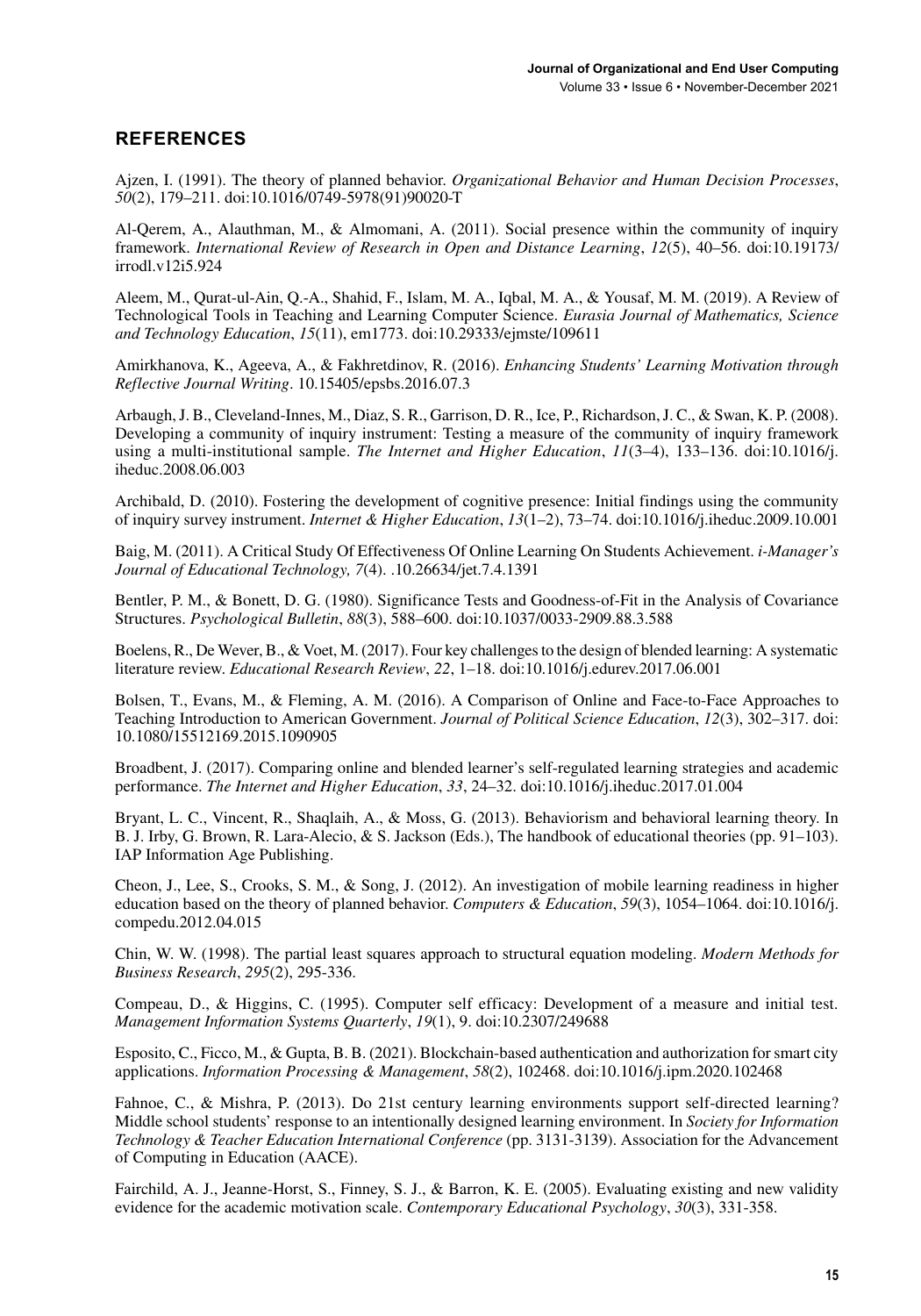Faisal, P., & Kisman, Z. (2020). Information and communication technology utilization effectiveness in distance education systems. *International Journal of Engineering Business Management*, *12*. Advance online publication. doi[:10.1177/1847979020911872](http://dx.doi.org/10.1177/1847979020911872)

Filgona, J., Sakiyo, J., Gwany, D. M., & Okoronka, A. U. (2020). Motivation in Learning. *Asian Journal of Education and Social Studies*, *10*(4), 16–37. doi[:10.9734/ajess/2020/v10i430273](http://dx.doi.org/10.9734/ajess/2020/v10i430273)

Findik, C., & Ozkan, S. (2013). A model for instructors' adoption of learning management systems: Empirical validation in higher education context. *The Turkish Online Journal of Educational Technology*, *12*(2), 13–25.

Francescucci, A., & Rohani, L. (2019). Exclusively Synchronous Online (VIRI) Learning: The Impact on Student Performance and Engagement Outcomes. *Journal of Marketing Education*, *41*(1), 60–69. doi[:10.1177/0273475318818864](http://dx.doi.org/10.1177/0273475318818864)

Fredricks, J. A., Blumenfeld, P. C., & Paris, A. H. (2004). School engagement: Potential of the concept, state of the evidence. *Review of Educational Research*, *74*(1), 59–109. doi[:10.3102/00346543074001059](http://dx.doi.org/10.3102/00346543074001059)

Garrison, D. R., & Akyol, Z. (2013). Toward the development of a metacognition construct for communities of inquiry. *The Internet and Higher Education*, *24*, 66–71. doi:[10.1016/j.iheduc.2014.10.001](http://dx.doi.org/10.1016/j.iheduc.2014.10.001)

Garrison, D. R., & Cleveland-Innes, M. (2005). Facilitating cognitive presence in online learning: Interaction is not enough. *American Journal of Distance Education*, *19*(3), 133–148. doi:[10.1207/s15389286ajde1903\\_2](http://dx.doi.org/10.1207/s15389286ajde1903_2)

Garrison, R., & Kanuka, H. (2004). Blended learning: Uncovering its transformative potential in higher education. *The Internet and Higher Education*, *7*(2), 95–105. doi[:10.1016/j.iheduc.2004.02.001](http://dx.doi.org/10.1016/j.iheduc.2004.02.001)

Geng, S., Law, K. M. Y., & Niu, B. (2019). Investigating self-directed learning and technology readiness in blending learning environment. *Int J Educ Technol High Educ*, *16*(1), 17. doi:[10.1186/s41239-019-0147-0](http://dx.doi.org/10.1186/s41239-019-0147-0)

Gilbert, N., & Driscoll, M. (2002). Collaborative knowledge building: A case study. *Educational Technology Research and Development*, *50*(1), 59–79. doi:[10.1007/BF02504961](http://dx.doi.org/10.1007/BF02504961)

Gulek, J. C., & Demirtas, H. (2005). Learning with technology: The impact of laptop use on student achievement. *The Journal of Technology, Learning, and Assessment*, *3*(2).<http://www.jtla.org>

Hair, J. F. Jr, Sarstedt, M., Ringle, C. M., & Gudergan, S. P. (2017). *Advanced issues in partial least squares structural equation modeling*. Sage Publications.

Handke, L., Schulte, E. M., Schneider, K., & Kauffeld, S. (2018). The medium isn't the message: Introducing a measure of adaptive virtual communication. *Cogent Arts & Humanities*, *5*(1), 1. doi[:10.1080/23311983.201](http://dx.doi.org/10.1080/23311983.2018.1514953) [8.1514953](http://dx.doi.org/10.1080/23311983.2018.1514953)

Henseler, J., & Sarstedt, M. (2013). Goodness-of-fit indices for partial least squares path modeling. *Computational Statistics*, *28*(2), 1–16. doi[:10.1007/s00180-012-0317-1](http://dx.doi.org/10.1007/s00180-012-0317-1)

Ho, G. T. S., Tang, Y. M., Tsang, K. Y., Tang, V., & Chau, K. Y. (2021). A Blockchain-Based System to Enhance Aircraft Parts Traceability and Trackability for Inventory Management. *Expert Systems with Applications*, *115101*. Advance online publication. doi:[10.1016/j.eswa.2021.115101](http://dx.doi.org/10.1016/j.eswa.2021.115101)

Holenko Dlab, M., Boticki, I., Hoic-Bozic, N., & Looi, C. K. (2020). Exploring group interactions in synchronous mobile computer-supported learning activities. *Computers & Education*, *146*, 103735. doi[:10.1016/j.](http://dx.doi.org/10.1016/j.compedu.2019.103735) [compedu.2019.103735](http://dx.doi.org/10.1016/j.compedu.2019.103735)

Hong, C., Hwang, M., Liu, H., & Chen. (2014). Using a "prediction-observation explanation" inquiry model to enhance student interest and intention to continue science learning predicted by their internet cognitive failure. *Computers & Education*, *72*, 110-120.

Horton, W. (2006). *E-learning by design*. Pfeiffer.

Hrastinski, S. (2008). Asynchronous and synchronous e-learning. *EDUCAUSE Quarterly*, 4.

Hwang, A., & Arbaugh, J. B. (2006). Virtual and traditional feedback-seeking behaviors: Underlying competitive attitudes and consequent grade performance. *Decision Sciences Journal of Innovative Education*, *4*(1), 1–28. doi[:10.1111/j.1540-4609.2006.00099.x](http://dx.doi.org/10.1111/j.1540-4609.2006.00099.x)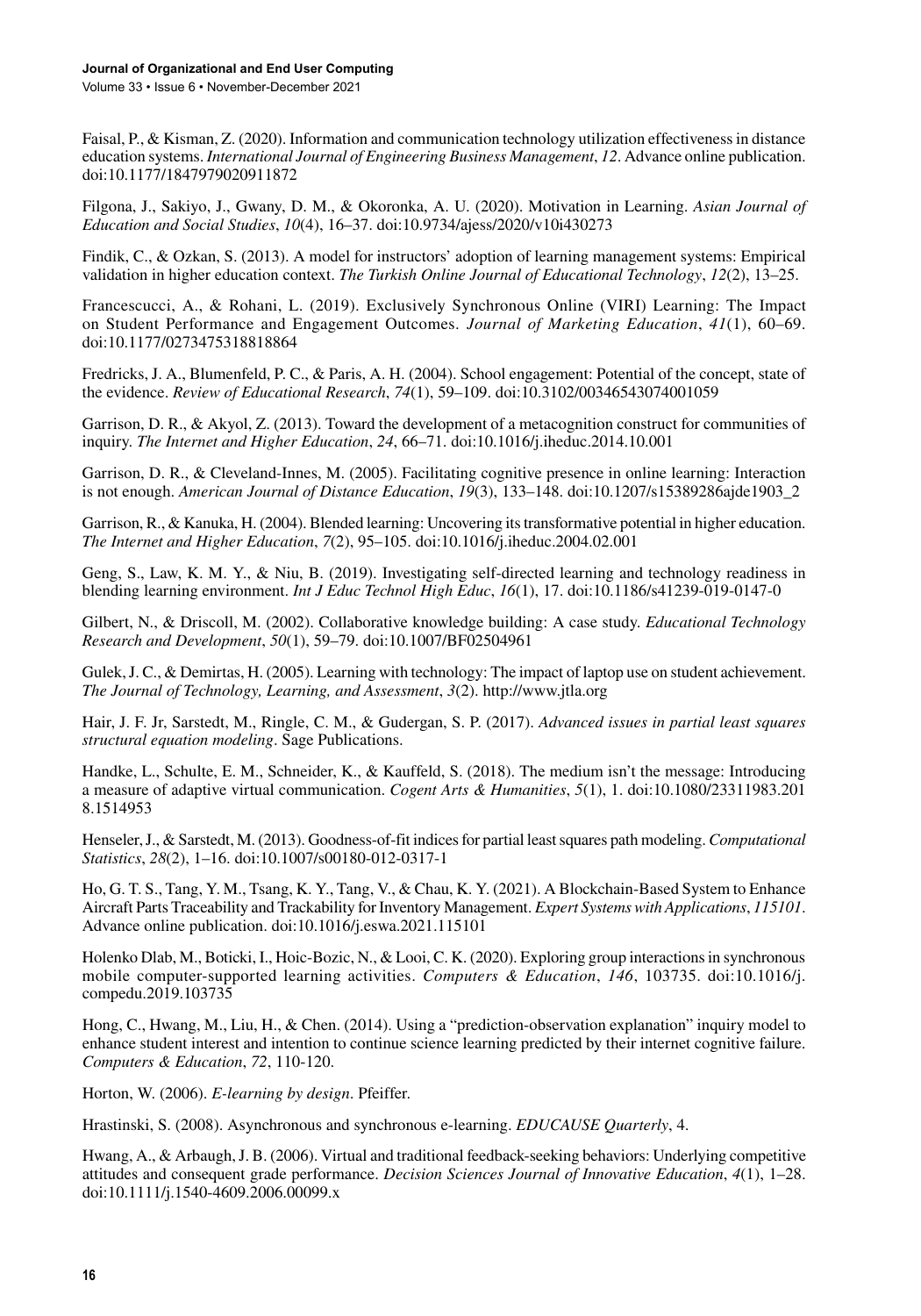Jelfs, A., & Richardson, J. T. E. (2013). The use of digital technologies across the adult life span in distance education. *British Journal of Educational Technology*, *44*(2), 338–351. doi:[10.1111/j.1467-8535.2012.01308.x](http://dx.doi.org/10.1111/j.1467-8535.2012.01308.x)

Ke, F. (2010). Examining online teaching, cognitive, and social presence for adult students. *Computers & Education*, *55*(2), 808–820. doi:[10.1016/j.compedu.2010.03.013](http://dx.doi.org/10.1016/j.compedu.2010.03.013)

Khalid, M., Bashir, S., & Amin, H. (2020). Relationship between Self-Directed Learning (SDL) and Academic Achievement of University Students: A Case of Online Distance Learning and Traditional Universities. *Bulletin of Education and Research, 42*(2), 131-148.

Kim, R., & Song, H. D. (2021). *Examining the Influence of Teaching Presence and Task-Technology Fit on Continuance Intention to Use MOOCs*. Asia-Pacific Edu Res. doi[:10.1007/s40299-021-00581-x](http://dx.doi.org/10.1007/s40299-021-00581-x)

Kizilcec, R. F., Pérez-Sanagustín, M., & Maldonado, J. J. (2017). Self-regulated learning strategies predict learner behavior and goal attainment in massive open online courses. *Computers & Education*, *104*, 18–33. doi[:10.1016/j.compedu.2016.10.001](http://dx.doi.org/10.1016/j.compedu.2016.10.001)

Kusuma, S., & Viswanath, D. K. (2018). IOT And Big Data Analytics In E-Learning: A Technological Perspective and Review. *IACSIT International Journal of Engineering and Technology*, *7*(1.8), 164. doi:[10.14419/ijet.](http://dx.doi.org/10.14419/ijet.v7i1.8.11540) [v7i1.8.11540](http://dx.doi.org/10.14419/ijet.v7i1.8.11540)

Law, K. M. (2019). Teaching project management using project-action learning (PAL) games: A case involving engineering management students in Hong Kong. *International Journal of Engineering Business Management*, *11*, 1–7. doi:[10.1177/1847979019828570](http://dx.doi.org/10.1177/1847979019828570)

Law, K. M., & Breznik, K. (2017). Impacts of innovativeness and attitude on entrepreneurial intention: Among engineering and non-engineering students. *International Journal of Technology and Design Education*, *27*(4), 683–700. doi[:10.1007/s10798-016-9373-0](http://dx.doi.org/10.1007/s10798-016-9373-0)

Law, K. M., Lee, V. C., & Yu, Y. T. (2010). Learning motivation in e-learning facilitated computer programming courses. *Computers & Education*, *55*(1), 218–228. doi:[10.1016/j.compedu.2010.01.007](http://dx.doi.org/10.1016/j.compedu.2010.01.007)

Law, K. M. Y., Geng, S., & Li, T. (2019). Student enrollment, motivation and learning performance in a blended learning environment: The mediating effects of social, teaching, and cognitive presence. *Computers & Education*, *136*(1), 1–12. doi[:10.1016/j.compedu.2019.02.021](http://dx.doi.org/10.1016/j.compedu.2019.02.021)

Lee, C. B., & Teo, T. (2010). Fostering self-directed learning with ICT. In C. S. Chai & Q. Wang (Eds.), *ICT for self-directed and collaborative learning* (pp. 39–51). Pearson.

Lee, K., Tsai, P. S., Chai, C. S., & Koh, J. H. L. (2014). Students' perceptions of self‐directed learning and collaborative learning with and without technology. *Journal of Computer Assisted Learning*, *30*(5), 425–437. doi[:10.1111/jcal.12055](http://dx.doi.org/10.1111/jcal.12055)

Li, D., Deng, L. B., Gupta, B. B., Wang, H. X., & Choi, C. (2019). A novel CNN based security guaranteed image watermarking generation scenario for smart city applications. *Information Sciences*, *479*, 432–447. doi[:10.1016/j.ins.2018.02.060](http://dx.doi.org/10.1016/j.ins.2018.02.060)

Liu, Y., Li, H., & Carlsson, C. (2010). Factors driving the adoption of m-learning: An empirical study. *Computers & Education*, *55*(3), 1211–1219. doi:[10.1016/j.compedu.2010.05.018](http://dx.doi.org/10.1016/j.compedu.2010.05.018)

Liu, Y.-C., Lu, S.-J., Kao, C.-Y., Chung, L., & Tan, K. H. (2019). Comparison of AR and physical experiential learning environment in supporting product innovation. *International Journal of Engineering Business Management*, *11*. Advance online publication. doi[:10.1177/1847979019839578](http://dx.doi.org/10.1177/1847979019839578)

Martin, F., & Parker, M. (2014). Use of Synchronous Virtual Classrooms: Why, Who and How? *Journal of Online Learning and Teaching*, *10*(2), 192–210.

Mehri, M., & Uplane, M. (2015). Synchronous and asynchronous e-learning styles and academic performance of e-learners. *Procedia: Social and Behavioral Sciences*, *176*, 129–138. doi:[10.1016/j.sbspro.2015.01.453](http://dx.doi.org/10.1016/j.sbspro.2015.01.453)

Milligan, C., & Littlejohn, A. (2014). Supporting professional learning in a massive open online course. *The International Review of Research in Open and Distributed Learning*, *15*(5). Advance online publication. doi[:10.19173/irrodl.v15i5.1855](http://dx.doi.org/10.19173/irrodl.v15i5.1855)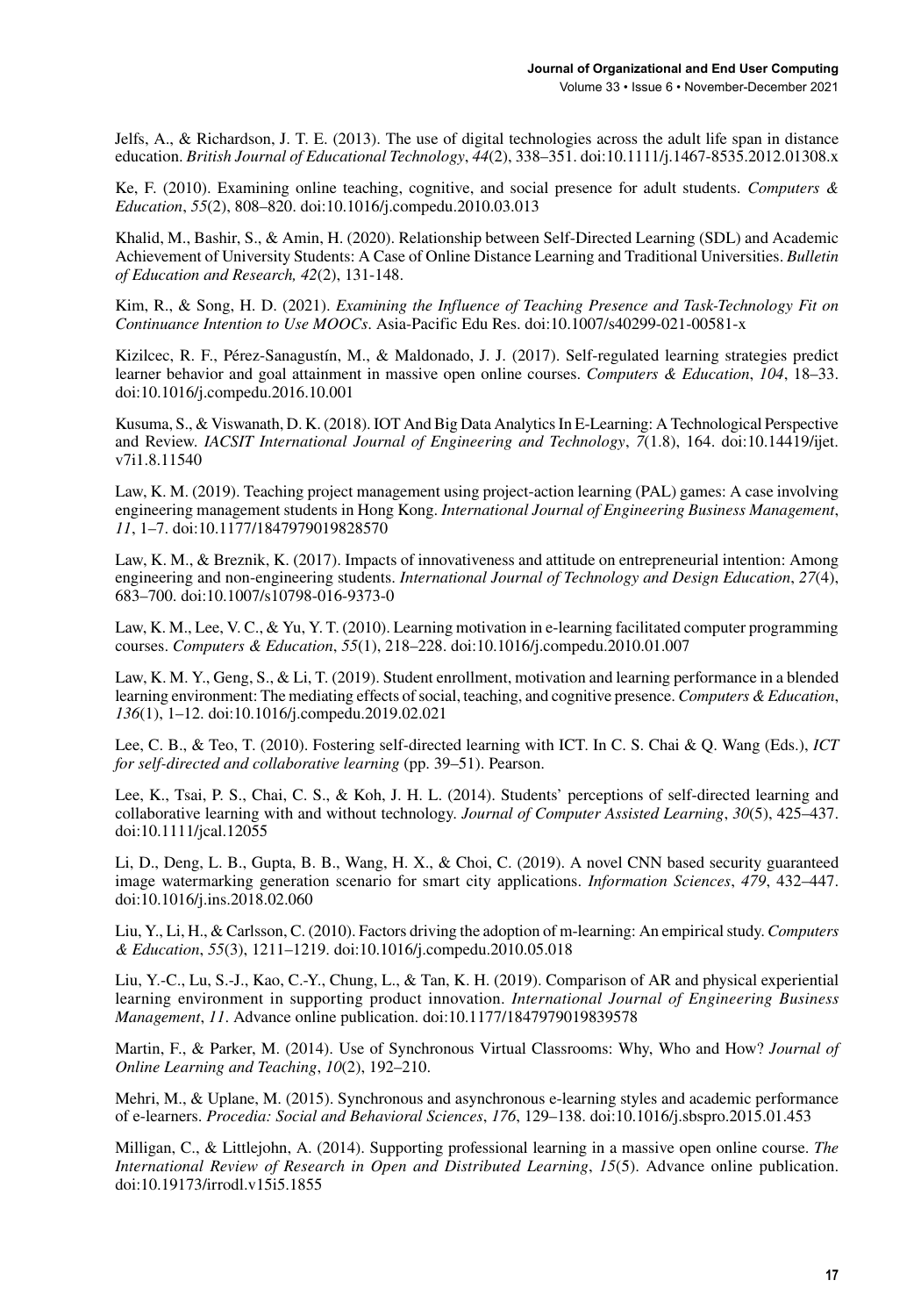Mo, J. P. T., & Tang, Y. M. (2017). Project-based learning of systems engineering V model with the support of 3D printing. *Australasian Journal of Engineering Education*, *22*(1), 1, 3–13. doi[:10.1080/22054952.2017.1338229](http://dx.doi.org/10.1080/22054952.2017.1338229)

Moftakhari, M. M. (2013). *Evaluating e-learning readiness of faculty of letters of Hacettepe* (Master Thesis). Ankara: Hacettepe University.

Mtebe, J. S., & Raisamo, R. (2014). Challenges and instructors' intention to adopt and use open educational resources in higher education in Tanzania. *International Review of Research in Open and Distance Learning*, *15*(1), 249–271. doi:[10.19173/irrodl.v15i1.1687](http://dx.doi.org/10.19173/irrodl.v15i1.1687)

Ni, A. Y. (2013). Comparing the Effectiveness of Classroom and Online Learning: Teaching Research Methods. *Journal of Public Affairs Education*, *19*(2), 199–215. doi:[10.1080/15236803.2013.12001730](http://dx.doi.org/10.1080/15236803.2013.12001730)

Parasuraman, A. (2000). Technology Readiness Index (TRI) a multiple-item scale to measure readiness to embrace new technologies. *Journal of Service Research*, *2*(4), 307–320. doi[:10.1177/109467050024001](http://dx.doi.org/10.1177/109467050024001)

Parasuraman, A., & Colby, C. L. (2015). An updated and streamlined technology readiness index: TRI 2.0. *Journal of Service Research*, *18*(1), 59–74. doi[:10.1177/1094670514539730](http://dx.doi.org/10.1177/1094670514539730)

Pervez, S., Rehman, S. u., & Gasim, D. (2018). Role of Internet of Things (IoT). *Higher Education*.

Phalaunnaphat, S. (2015). Developing Students' Learning Ability by Dint of Self-Directed Learning. *Procedia: Social and Behavioral Sciences*, *197*, 2074–2079. doi[:10.1016/j.sbspro.2015.07.577](http://dx.doi.org/10.1016/j.sbspro.2015.07.577)

Piskurich, G. M. (2003). *Preparing learners for e-learning*. John Wiley & Sons.

Porter, W. W., Graham, C. R., Bodily, R. G., & Sandberg, D. S. (2016). A qualitative analysis of institutional drivers and barriers to blended learning adoption in higher education. *The internet and Higher education*, *28*, 17–27. doi[:10.1016/j.iheduc.2015.08.003](http://dx.doi.org/10.1016/j.iheduc.2015.08.003)

Richardson, J. C., Arbaugh, J. B., Cleveland-Innes, M., Ice, P., Swan, K. P., & Garrison, D. R. (2012). Using the Community of Inquiry Framework to Inform Effective Instructional Design. In L. Moller & J. Huett (Eds.), *The Next Generation of Distance Education*. Springer. doi[:10.1007/978-1-4614-1785-9\\_7](http://dx.doi.org/10.1007/978-1-4614-1785-9_7)

Riswanto, A., & Aryani, S. (2017). Learning motivation and student achievement: Description analysis and relationships both. COUNS-EDU. *The International Journal of Counseling and Education.*, *2*(1), 42. doi[:10.23916/002017026010](http://dx.doi.org/10.23916/002017026010)

Rovai, A. P., & Jordan, H. (2004). Blended learning and sense of community: A comparative analysis with traditional and fully online graduate courses. *The International Review of Research in Open and Distributed Learning*, *5*(2). Advance online publication. doi:[10.19173/irrodl.v5i2.192](http://dx.doi.org/10.19173/irrodl.v5i2.192)

Sana, F., Weston, T., & Cepeda, N. J. (2013). Laptop multitasking hinders classroom learning for both users and nearby peers. *Computers & Education, 62*, 24-31.

Sanchez, G. (2013). PLS path modeling with R. Berkeley, CA: Trowchez Editions.

Shea, P., Hayes, S., Vickers, J., Gozza-Cohen, M., Uzuner, S., & Mehta, R. (2010). *A re-examination of the community of inquiry framework: Social network and content.* Academic Press.

Short, J., Williams, E., & Christie, B. (1976). *The social psychology of telecommunications*. John Wiley & Sons.

Tabor, S. (2007). Narrowing the distance: Implementing a hybrid learning model for information security education. *Quarterly Review of Distance Education*, *8*(1), 47–57.

Tan, C. (2021). The impact of COVID-19 on student motivation, community of inquiry and learning performance. *Asian Education and Development Studies*, *10*(2), 308–321. doi:[10.1108/AEDS-05-2020-0084](http://dx.doi.org/10.1108/AEDS-05-2020-0084)

Tang, Y. M., Au, K. M., Lau, H. C. W., Ho, G. T. S., & Wu, C. H. (2020). Evaluating the effectiveness of learning design with mixed reality (MR) in higher education. *Virtual Reality (Waltham Cross)*, *24*(4), 797–807. doi[:10.1007/s10055-020-00427-9](http://dx.doi.org/10.1007/s10055-020-00427-9)

Tang, Y. M., Au, K. M., & Leung, Y. (2018). Comprehending products with mixed reality: Geometric relationships and creativity. *International Journal of Engineering Business Management*, *10*. Advance online publication. doi[:10.1177/1847979018809599](http://dx.doi.org/10.1177/1847979018809599)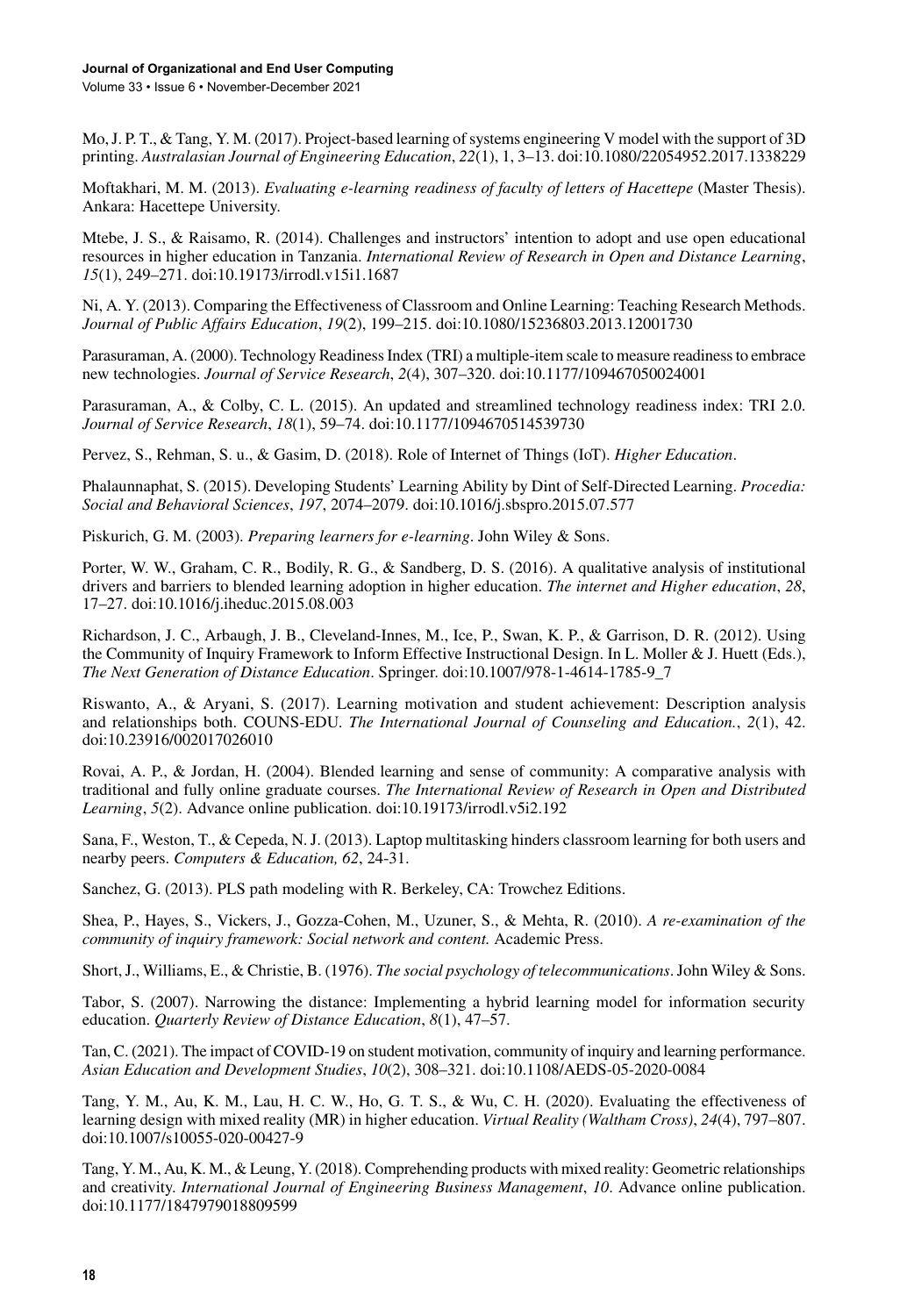Tang, Y. M., Chen, P. C., Law, K. M. Y., Wu, C. H., Lau, Y. Y., Guan, J., He, D., & Ho, G. T. S. (2021). Comparative analysis of Student's live online learning readiness during the coronavirus (COVID-19) pandemic in the higher education sector. *Computers & Education*, *168*, 104211. doi[:10.1016/j.compedu.2021.104211](http://dx.doi.org/10.1016/j.compedu.2021.104211) PMID[:33879955](http://www.ncbi.nlm.nih.gov/pubmed/33879955)

Tang, Y. M., Ng, G. W. Y., Chia, N. H., So, E. H. K., Wu, C. H., & Ip, W. H. (2021). Application of virtual reality (VR) technology for medical practitioners in type and screen (T&S) training. *Journal of Computer Assisted Learning*, *37*(2), 359–369. doi:[10.1111/jcal.12494](http://dx.doi.org/10.1111/jcal.12494)

Tang, Y. M., & Yu, K. M. (2018). Development and evaluation of a mobile platform for teaching mathematics of CAD subjects. *Computer-Aided Design and Applications*, *15*(2), 164–169. doi:[10.1080/16864360.2017.1375665](http://dx.doi.org/10.1080/16864360.2017.1375665)

Teo, T., Tan, S. C., Lee, C. B., Chai, C. S., Koh, J. H. L., Chen, W. L., & Cheah, H. M. (2010). The self-directed learning with technology scale (SDLTS) for young students: An initial development and validation. *Computers & Education*, *55*(4), 1764–1771. doi:[10.1016/j.compedu.2010.08.001](http://dx.doi.org/10.1016/j.compedu.2010.08.001)

Tullis, J. G., & Benjamin, A. S. (2011). On the effectiveness of self-paced learning. *Journal of Memory and Language*, *64*(2), 109–118. doi[:10.1016/j.jml.2010.11.002](http://dx.doi.org/10.1016/j.jml.2010.11.002) PMID[:21516194](http://www.ncbi.nlm.nih.gov/pubmed/21516194)

Vanslambrouck, S., Zhu, C., Lombaerts, K., Philipsen, B., & Tondeur, J. (2018). Students' motivation and subjective task value of participating in online and blended learning environments. *The Internet and Higher Education*, *36*, 33–40. doi[:10.1016/j.iheduc.2017.09.002](http://dx.doi.org/10.1016/j.iheduc.2017.09.002)

Vaughan, N. (2007). Perspectives on blended learning in higher education. *International Journal on E-Learning*, *6*(1), 81–94.

Wang, Y., Wu, M., & Wang, H. (2009). Investigating the determinants and age and gender differences in the acceptance of mobile learning. *British Journal of Educational Technology*, *40*(1), 92–118. doi[:10.1111/j.1467-](http://dx.doi.org/10.1111/j.1467-8535.2007.00809.x) [8535.2007.00809.x](http://dx.doi.org/10.1111/j.1467-8535.2007.00809.x)

Wei, C. W., Chen, N. S., & Kinshuk, . (2012). A model for social presence in online classrooms. *Educational Technology Research and Development*, *60*(3), 529–545. doi[:10.1007/s11423-012-9234-9](http://dx.doi.org/10.1007/s11423-012-9234-9)

Yilmaz, R. (2016). Knowledge sharing behaviors in e-learning community: Exploring the role of academic self-efficacy and sense of community. *Computers in Human Behavior, 63*, 373-382.

You, H. (2019). Students' Perception about Learning using MOOC. *International Journal Of Emerging Technologies In Learning*, *14*(18), 203–208. doi[:10.3991/ijet.v14i18.10802](http://dx.doi.org/10.3991/ijet.v14i18.10802)

Youssef, F., El Habib, B. L., Hamza, R., Ahmed, E., & Hanoune, M. (2018). A New Conception of Load Balancing in Cloud Computing Using Tasks Classification Levels. *International Journal of Cloud Applications and Computing*, *8*(4), 118–133. doi:[10.4018/IJCAC.2018100107](http://dx.doi.org/10.4018/IJCAC.2018100107)

Zimmerman, B. J. (2000). Attaining self-regulation: A social-cognitive perspective. In M. Boekaerts, P. R. Pintrich, & M. Zeidner (Eds.), *Handbook of self-regulation* (pp. 13–39). Academic Press. doi:[10.1016/B978-](http://dx.doi.org/10.1016/B978-012109890-2/50031-7) [012109890-2/50031-7](http://dx.doi.org/10.1016/B978-012109890-2/50031-7)